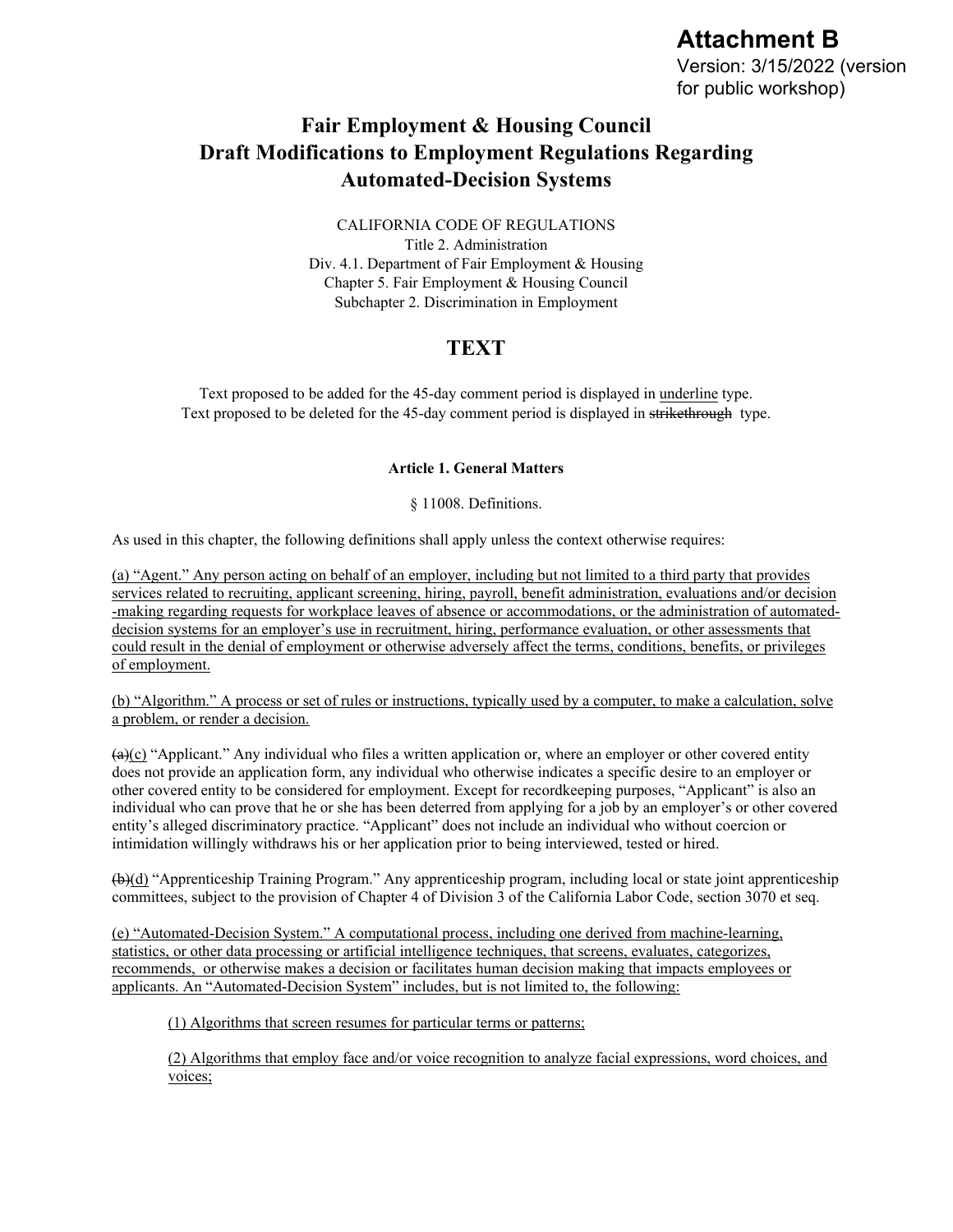(3) Algorithms that employ gamified testing that include questions, puzzles, or other challenges used to make predictive assessments about an employee or applicant, or to measure characteristics including but not limited to dexterity, reaction-time, or other physical or mental abilities or characteristics;

(4) Algorithms that employ online tests meant to measure personality traits, aptitudes, cognitive abilities, and/or cultural fit.

 $(\theta)$  "Employee." Any individual under the direction and control of an employer under any appointment or contract of hire or apprenticeship, express or implied, oral or written.

(1) "Employee" does not include an independent contractor as defined in Labor Code section 3353.

(2) "Employee" does not include any individual employed by his or her parents, by his or her spouse, or by his or her child.

(3) "Employee" does not include any individual employed under special license in a non-profit sheltered workshop or rehabilitation facility.

(4) An employment agency is not an employee of the person or individual for whom it procures employees.

(5) An individual compensated by a temporary service agency for work to be performed for an employer contracting with the temporary service agency is an employee of that employer for such terms, conditions and privileges of employment under the control of that employer. Such an individual also is an employee of the temporary service agency with regard to such terms, conditions and privileges of employment under the control of the temporary service agency.

 $(\hat{\mathbf{d}})(g)$  "Employer." Any person or individual engaged in any business or enterprise regularly employing five or more individuals, including individuals performing any service under any appointment, contract of hire or apprenticeship, express or implied, oral or written.

(1) "Regularly employing" means employing five or more individuals for any part of the day on which the unlawful conduct allegedly occurred, or employing five or more employees on a regular basis.

(A) "Regular basis" refers to the nature of a business that is recurring, rather than constant. For example, in an industry that typically has a three-month season during a calendar year, an employer that employs five or more employees during that season "regularly employs" the requisite number of employees. Thus, to be covered by the Act, an employer need not have five or more employees working every day throughout the year or have five or more employees at the time of the allegedly unlawful conduct, so long as at least five employees are regularly on its payroll during the season.

(B) Part-time employees, including those who work partial days and fewer than each day of the work week, will be counted the same as full-time employees. For example, for counting purposes, an employer has five employees when three work every day and two work alternate days to fill one position, and there are no more than four employees working on any working day. Employees on paid or unpaid leave, including California Family Rights Act (CFRA), parenting leave, pregnancy leave, leave of absence, disciplinary suspension, or any other employer-approved leave of absence, are counted.

(C) Employees located inside and outside of California are counted in determining whether employers are covered under the Act. However, employees located outside of California are not themselves covered by the protections of the Act if the allegedly unlawful conduct did not occur in California, or the allegedly unlawful conduct was not ratified by decision makers or participants in unlawful conduct located in California.

(2) The means for counting five employees described in this subsection also applies to counting employees for purposes of establishing coverage under Government Code sections 12945.2, 12945.6, and 12950.1.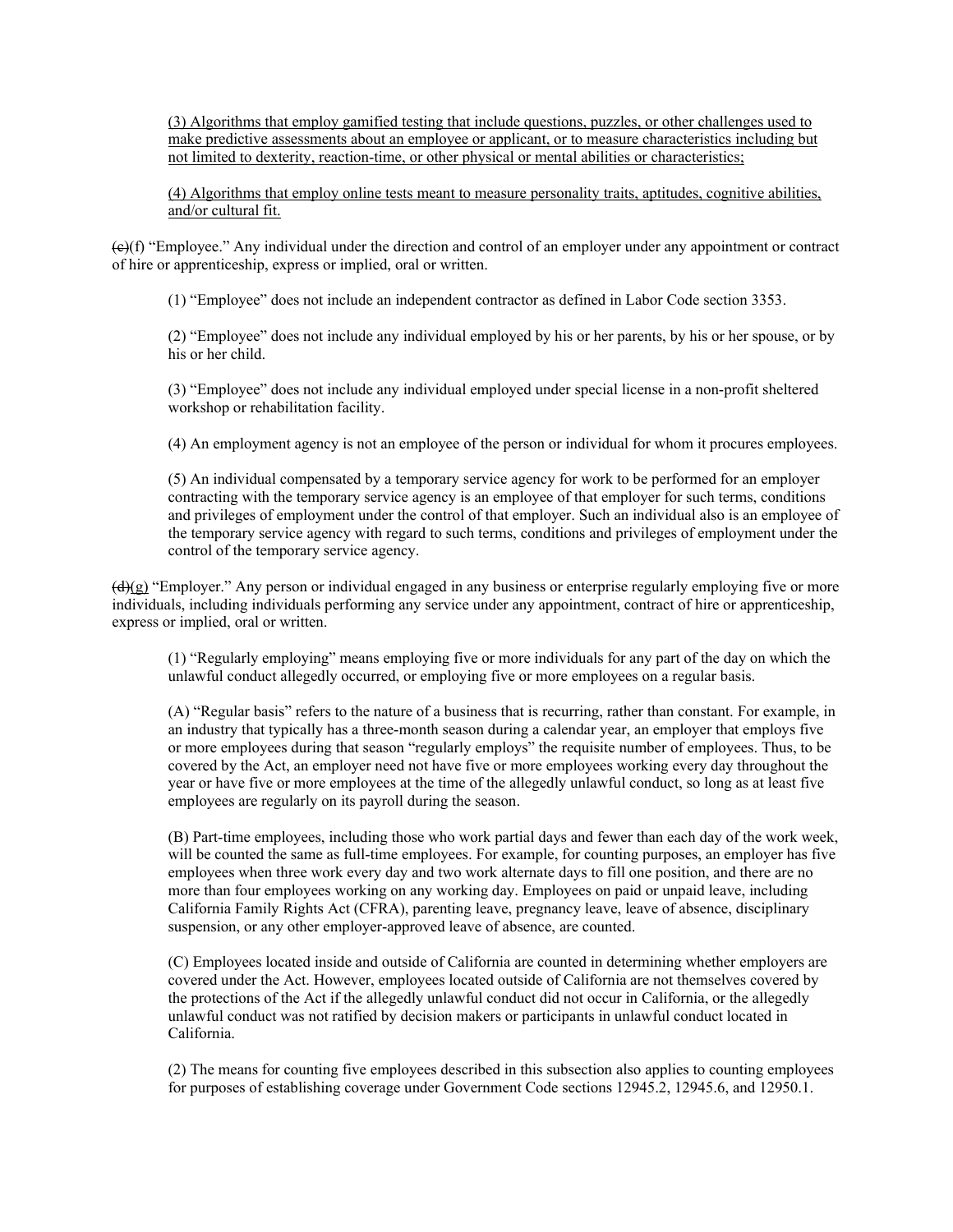(3) Any person or individual acting as an agent of an employer, directly or indirectly, is also an employer.

(4) "Employer" includes the State of California, any political or civil subdivision thereof, counties, cities, city and county, local agencies, or special districts, irrespective of whether that entity employs five or more individuals.

(5) A religious association or religious corporation not organized for private profit is not an employer under the meaning of this Act; any non-profit religious organization exempt from federal and state income tax as a non-profit religious organization is presumed not to be an employer under this Act. Notwithstanding such status, any portion of such tax exempt religious association or religious corporation subject to state or federal income taxes as an unrelated business and regularly employing five or more individuals is an employer.

(6) "Employer" includes any non-profit corporation or non-profit association other than that defined in subsection  $(5)$ .

(e)(h) "Employer or Other Covered Entity." Any employer, employment agency, labor organization or apprenticeship training program as defined herein and subject to the provisions of the Act.

(f)(i) "Employment Agency." Any person undertaking for compensation to to identify, screen, and/or procure job applicants, employees or opportunities to work. "Employment Agency" includes, but is not limited to, any person that provides automated-decision-making systems or services involving the administration or use of those systems on an employer's behalf.

 $(\hat{g})$  "Employment Benefit." Except as otherwise provided in the Act, any benefit of employment covered by the Act, including hiring, employment, promotion, selection for training programs leading to employment or promotions, freedom from disbarment" or discharge from employment or a training program, compensation, provision of a discrimination-free workplace, and any other favorable term, condition or privilege of employment.

(1) For a labor organization, "employment benefit" includes all rights and privileges of membership, including freedom from exclusion, expulsion or restriction of membership, second class or segregated membership, discrimination in the election of officers or selection of staff, or any other action against a member or any employee or person employed by an employer.

(2) "Employment benefit" also includes the selection or training of any person for, or freedom from termination from, an unpaid internship or another limited duration program to provide unpaid work experience for that person in any apprenticeship training program or any other training program leading to employment or promotion.

(3) "Provision of a discrimination-free workplace" is a provision of a workplace free of harassment, as defined in section 11019(b).

 $(h)(k)$  "Employment Practice." Any act, omission, policy or decision of an employer or other covered entity affecting any of an individual's employment benefits or consideration for an employment benefit.

(*l*) "Machine Learning Algorithms." Algorithms that identify patterns in existing datasets and use those patterns to analyze and assess new information, and revise the algorithms themselves based upon their operations.

(m) "Machine-Learning Data." All data used in the process of developing and/or applying machine-learning algorithms that are utilized as part of an automated-decision system, including but not limited to the following:

(1) Datasets used to train a machine-learning algorithm utilized as part of an automated-decision system;

(2) Data provided by individual applicants or employees, or that includes information about individual applicants and employees that has been analyzed by an automated decision system;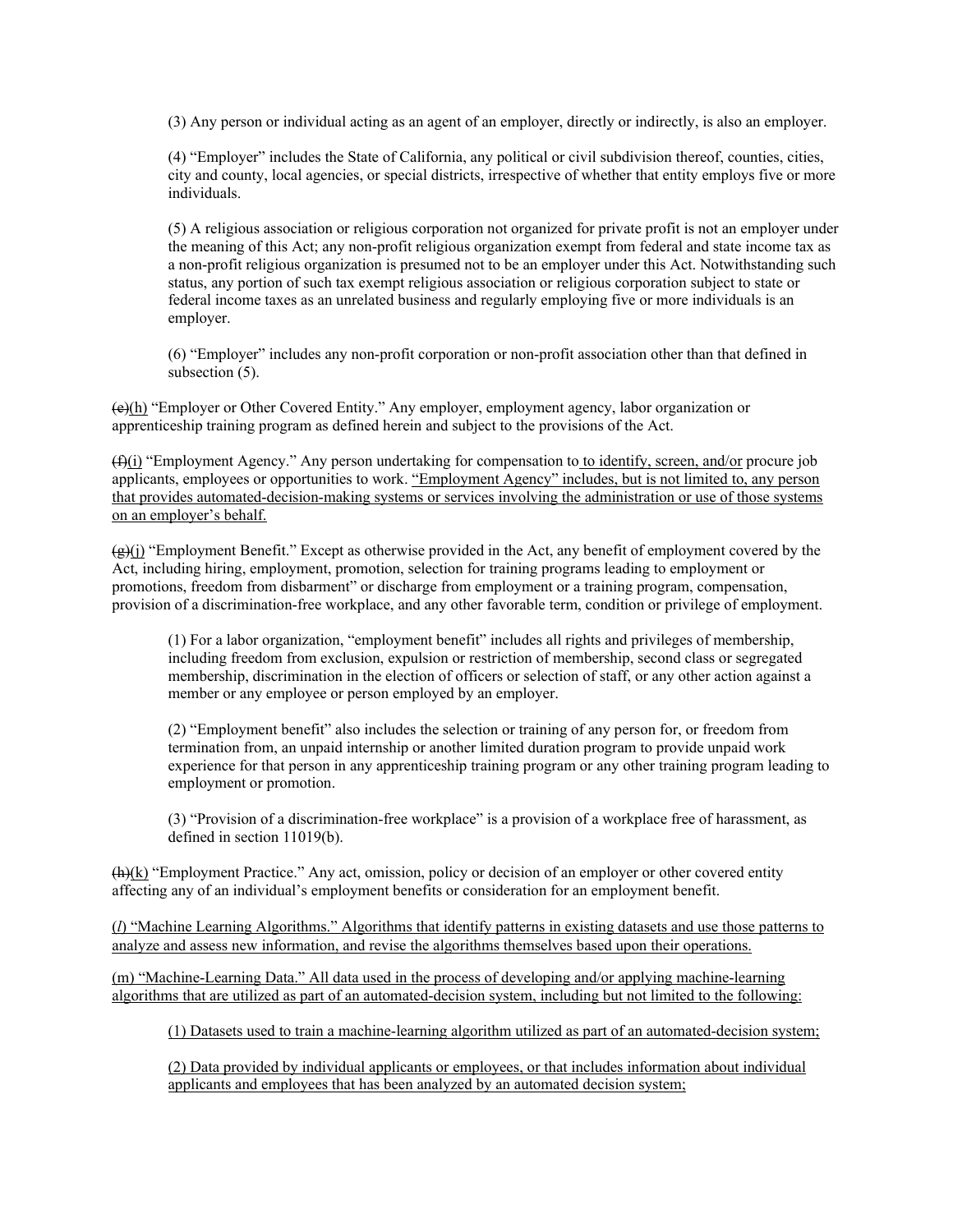#### (3) Data produced from the application of an automated-decision system operation.

 $\frac{\pi}{(i)(n)}$  "Labor Organization." Any organization that exists and is constituted for the purpose, in whole or in part, of collective bargaining or of dealing with employers regarding grievances, terms or conditions of employment, or of providing other mutual aid or protection.

(j)(*o*) "Person performing services pursuant to a contract." A person who meets all of the following criteria: 1) has the right to control the performance of the contract for services and discretion as to the manner of performance; 2) is customarily engaged in an independently established business; and 3) has control over the time and place the work is performed, supplies the tools and instruments used in the work, and performs work that requires a particular skill not ordinarily used in the course of the employer's work.

 $(k)(p)$  "Unpaid interns and volunteers." For purposes of the Act, any individual (often a student or trainee) who works without pay for an employer or other covered entity, in any unpaid internship or another limited duration program to provide unpaid work experience, or as a volunteer. Unpaid interns and volunteers may or may not be employees.

Note: Authority cited: Section 12935(a), Government Code. Reference: Sections 12925, 12926, 12940, 12941 and 12942, Government Code; *Campbell v. Arco Marine, Inc.* (1996) 42 Cal.App.4th 1850; *Sims v. Worldpac Inc.* (N.D. Cal. Feb. 22, 2013) 2013 WL 663277.

#### § 11009. Principles of Employment Discrimination.

(a) Unlawful Practices and Individual Relief. In allegations of employment discrimination, a finding that an employer or other covered entity has engaged in an unlawful employment practice is not dependent upon a showing of individual back pay or other compensable liability. Upon a finding that an employer or other covered entity has engaged in an unlawful employment practice and on order of appropriate relief, a severable and separate showing may be made that the complainant, complainants or class of complainants is entitled to individual or personal relief including, but not limited to, hiring, reinstatement or upgrading, back pay, restoration to membership in a labor organization, or other relief in furtherance of the purpose of the Act.

(b) Liability of Employers. In view of the common law theory of respondeat superior and its codification in California Civil Code section 2338, an employer or other covered entity shall be liable for the discriminatory actions of its supervisors, managers or agents committed within the scope of their employment or relationship with the covered entity or, as defined in section 11019(b), for the discriminatory actions of its employees where it is demonstrated that, as a result of any such discriminatory action, the applicant or employee has suffered a loss of or has been denied an employment benefit.

(c) Discrimination is established if a preponderance of the evidence demonstrates that an enumerated basis was a substantial motivating factor in the denial of an employment benefit to that individual by the employer or other covered entity, and the denial is not justified by a permissible defense. This standard applies only to claims of discrimination on a basis enumerated in Government Code section 12940, subdivision (a), and to claims of retaliation under Government Code section 12940, subdivision (h). This standard does not apply to other practices made unlawful by the Fair Employment and Housing Act, including, but not limited to, harassment, denial of reasonable accommodation, failure to engage in the interactive process, and failure to provide leaves under Government Code sections 12945 and 12945.2. A substantial factor motivating the denial of the employment benefit is a factor that a reasonable person would consider to have contributed to the denial. It must be more than a remote or trivial factor. It does not have to be the only cause of the denial.

(d) An applicant or employee who is a victim of human trafficking, as that term is used in Civil Code section 52.5 and Penal Code section 236.1, may have a separate right of action under the Fair Employment and Housing Act if he or she alleges discrimination on a basis protected by the Act. Nothing in this regulation shall limit any claims an individual may have under other California laws prohibiting human trafficking.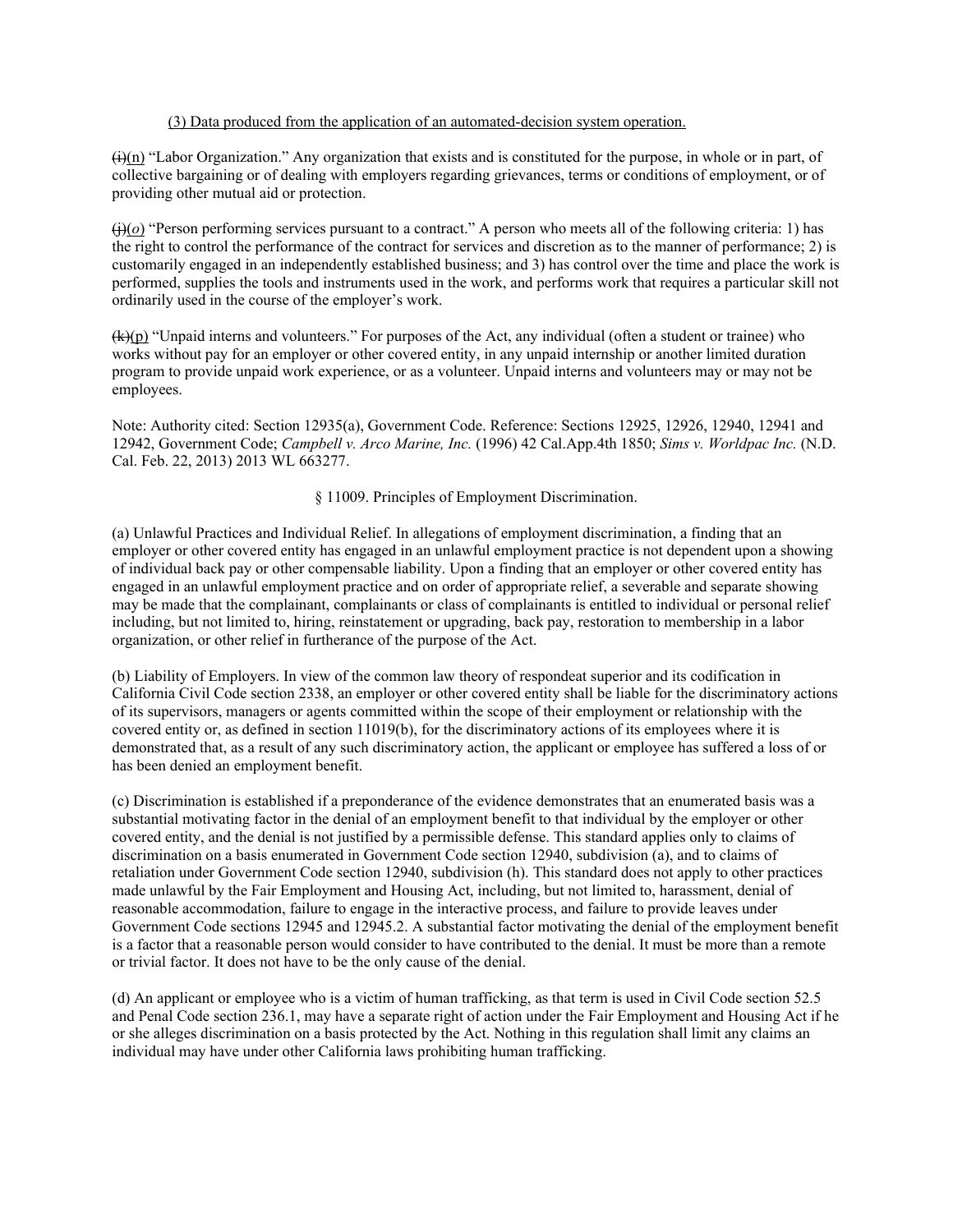(e) It is unlawful for anyone to discriminate against a person who serves in an unpaid internship or any other limited-duration program to provide unpaid work experience in the selection, termination, training, or other terms and treatment of that person on any basis protected by the Act.

(f) It is unlawful for an employer or a covered entity to use qualification standards, employment tests, automateddecision systems, or other selection criteria that screen out or tend to screen out an applicant or employee or a class of applicants or employees on the basis of a characteristic protected by this Act, unless the standards, tests, or other selection criteria, as used by the covered entity, are shown to be job-related for the position in question and are consistent with business necessity.

Note: Note: Authority cited: Section 12935(a), Government Code. Reference: Sections 12920, 12921, 12940, 12941, 12942 and 12961, Government Code; *Harris v. City of Santa Monica* (2013) 56 Cal.4th 203.

§ 11013. Recordkeeping.

Employers and other covered entities are required to maintain certain relevant records of personnel actions. Each employer or other covered entity subject to this section shall retain at all times at each reporting unit, or at company or divisional headquarters, a copy of the most recent California Employer Information Report (CEIR) or appropriate substitute and applicant identification records for each such unit and shall make them available upon request to any officer, agent, or employee of the Council or Department.

(a) California Employer Information Report. All employers regularly employing one hundred or more employees, apprenticeship programs with five or more apprentices and at least one sponsoring employer with 25 or more employees and at least one sponsoring union, which operates a hiring hall or has 25 or more members, and labor organizations with 100 or more members shall prepare an annual CEIR in conformity with guidelines on reporting issued by the Department.

(1) Substituting Federal Reports. An employer or other covered entity may utilize an appropriate federal report in lieu of the CEIR. Appropriate federal reports include the EEOC's EEO-1, EEO-2, EEO-3, EEO-4, EEO-5, and EEO-6 reports and appropriate reports filed with the Office of Federal Contract Compliance Programs (OFCCP).

(2) Sample Forms and Guidelines. Appropriate copies of sample forms and applicable guidelines shall be available to any employer or other covered entity from the Department of Fair Employment and Housing.

(3) Special Reporting. If an employer or other covered entity is engaged in activities for which the standard reporting criteria are not appropriate, special reporting procedures may be required. In such case, the employer or other covered entity should so advise the Department and submit a specific proposal for an alternative reporting system prior to the date on which the report should be prepared. If it is claimed that the preparation of the report would create undue hardship, an employer may apply to the Department for an exemption from the requirements of this section.

(4) Remedy for Failure to Prepare or Make Reports Available. Upon application by the FEHC or DFEH for judicial relief, any employer failing or refusing to prepare or to make available reports as required under this section may be compelled to do so by a Superior Court of California.

(5) Penalties for False Statements. The willful making of false statements on a CEIR or other required record is a violation of California Government Code section 12976, and is punishable by fine or imprisonment as set forth therein.

(b) Applicant Identification Records. Unless otherwise prohibited by law and for recordkeeping purposes only, every employer or other covered entity shall maintain data regarding the race, sex, and national origin of each applicant and for the job for which he or she applied. If such data is to be provided on an identification form, this form shall be separate or detachable from the application form itself. Employment decisions shall not be based on whether an applicant has provided this information, nor shall the applicant identification information be used for discriminatory purposes, except pursuant to a bona fide affirmative action or non-discrimination plan.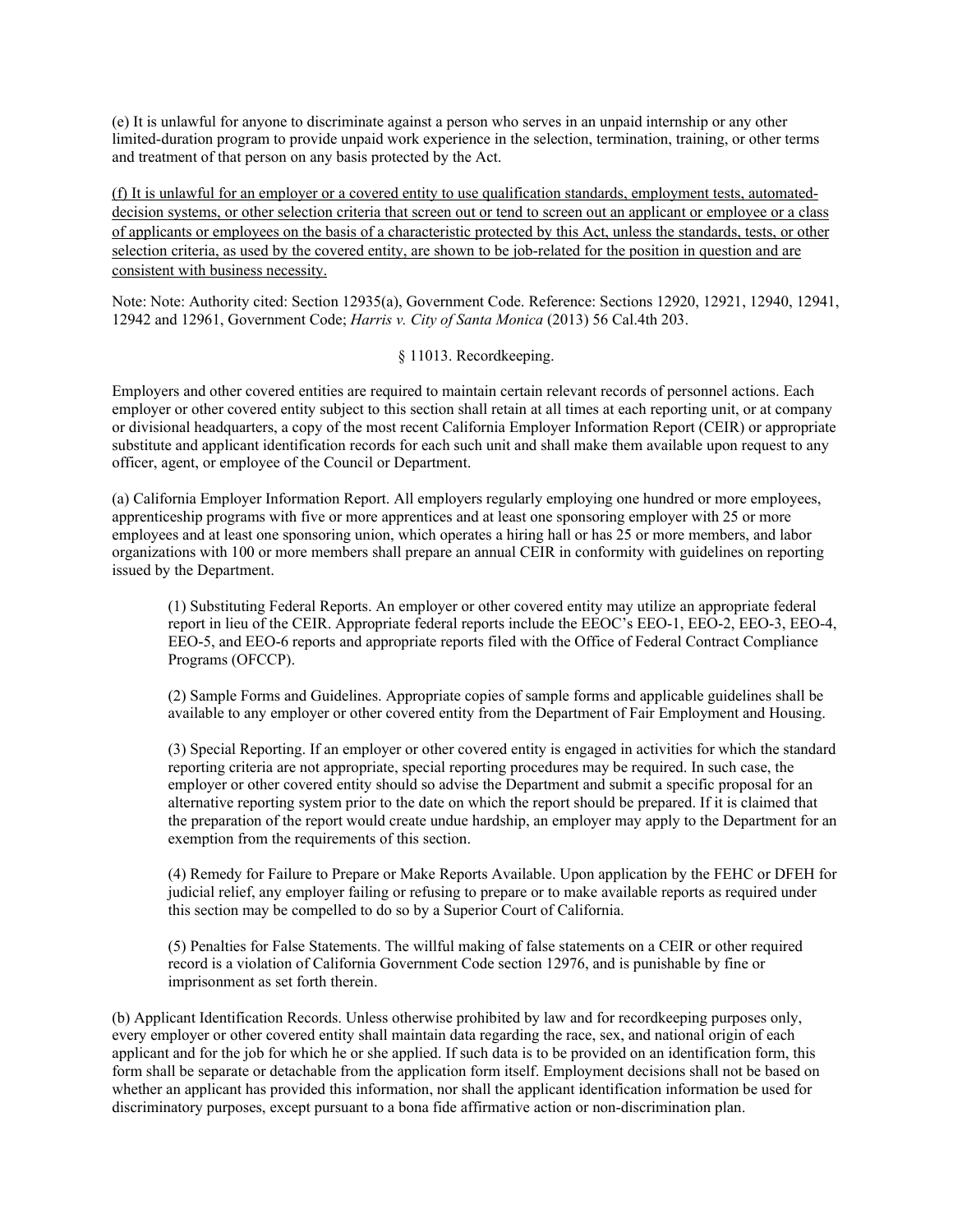(1) For recordkeeping purposes only, "applicant" means any individual who files a formal application or, where an employer or other covered entity does not provide application forms, any individual who otherwise indicates to the employer or other covered entity a specific desire to be considered for employment. An individual who simply appears to make an informal inquiry or who files an unsolicited resume upon which no employment action is taken is not an applicant.

(2) An employer or other covered entity shall either retain the original documents used to identify applicants, or keep statistical summaries of the collected information.

(3) Applicant records shall be preserved for the time period set forth in subdivisions (c)(1) and (2) below.

(c) Preservation of Records. Any personnel or other employment records made or kept by any employer or other covered entity dealing with any employment practice and affecting any employment benefit of any applicant or employee (including all applications, personnel, membership or employment referral records or files and all machine-learning data) shall be preserved by the employer or other covered entity for a period of two four years from the date of the making of the record or the date of the personnel action involved, whichever occurs later. However, the State Personnel Board shall maintain such records and files for a period of one year.

(1) California Employment Information Report. Every employer subject to subsection (a) above shall preserve for a period of two years from the date of preparation of the CEIR such records as were necessary for completion of the CEIR.

(2) Applicant Identification Records. Every employer subject to subsection (b) above shall preserve applicant identification information for a period of two years from the date it was received.

(3) Separate Records on Sex, Race, and National Origin. Records as to the sex, race, or national origin of any individual accepted for employment shall be kept separately from the employee's main personnel file or other records available to those responsible for personnel decisions. For example, such records could be kept as part of an automatic data processing system in the payroll department.

(4) After Filing of Complaint. Upon notice of or knowledge that a complaint has been filed against it under the Act, any respondent, including the State Personnel Board, shall maintain and preserve any and all relevant records and files until such complaint is fully and finally disposed of and all appeals from related proceedings have concluded.

(A) For purposes of this subsection, "related proceedings" shall include any action brought in Superior Court pursuant to section 12965 of the Government Code.

(B) The term "records and files relevant to the complaint" shall include, but is not limited to, personnel or employment records relating to the complaining party and to all other employees holding similar positions to that held or sought by the complainant at the facility or other relevant subdivision where the discriminatory practice allegedly occurred. The term also includes machine-learning data as well as applications, forms or test papers completed by the complainant and by all other candidates for the same position at that facility or other relevant subdivision where the employment practice occurred. All relevant records made or kept pursuant to subsections (a) and (b) above shall also be preserved.

(C) The term "fully and finally disposed of and all appeals from related proceedings have concluded" refers to the expiration of the statutory period within which a complainant or respondent may bring an action in Superior Court, or an agreement has been reached by the parties whereby no further judicial review is available to any of the parties, or a final order has been entered by a body of judicial review for which the time for filing a notice of appeal has expired.

(5) Any person who engages the advertisement, sale, provision, or use of a selection tool, including but not limited to an automated-decision system, to an employer or other covered entity must maintain records of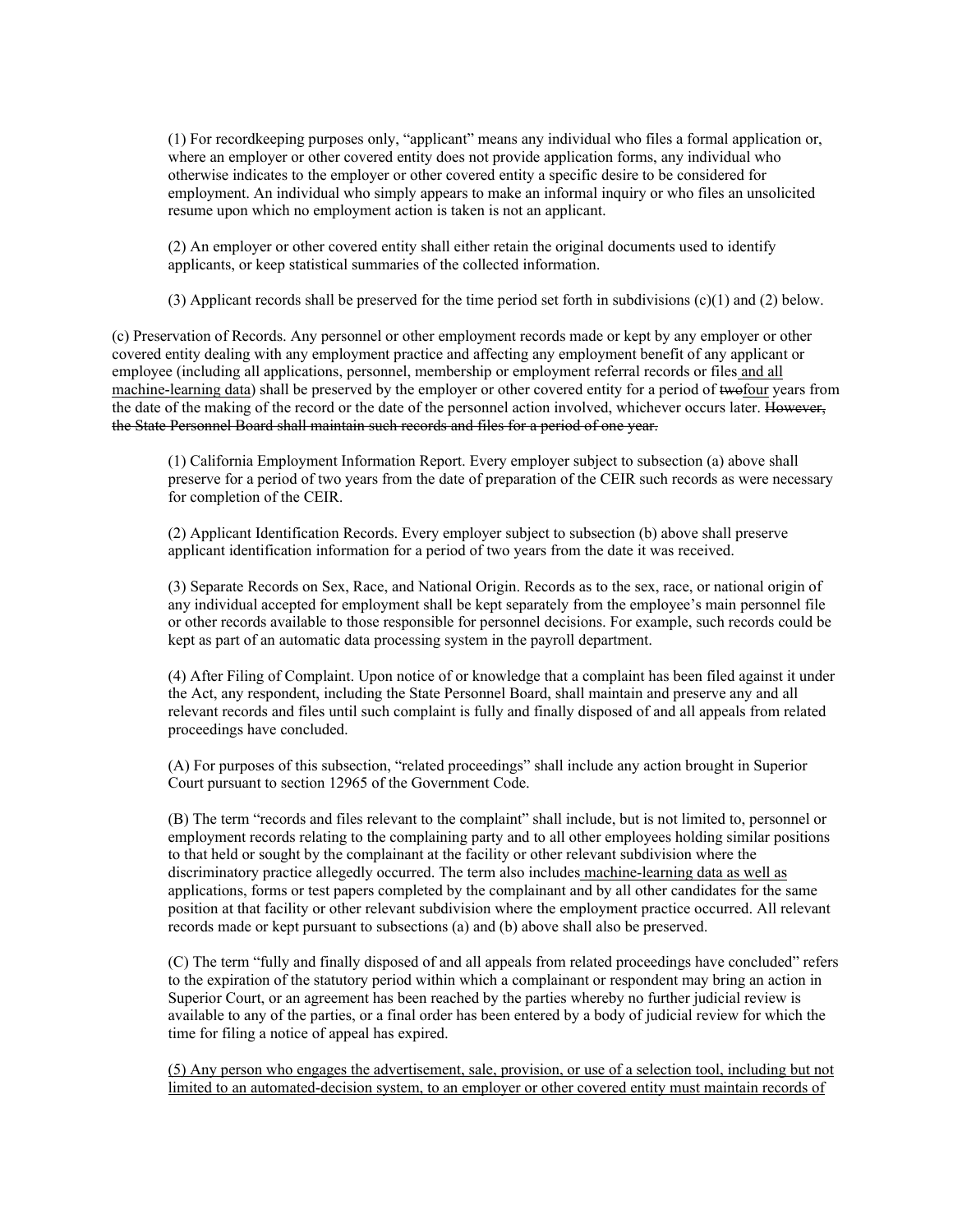the assessment criteria used by the automated-decision system for each such employer or covered entity to whom the automated-decision system is provided.

(d) Posting of Act. Every employer or other covered entity shall post in a conspicuous place or places on its premises a notice to be prepared and distributed by the Department, which sets forth excerpts of the Act and such relevant information the Department deems necessary to explain the Act. Such employers employing significant numbers, no less than 10% of their work force, of non-English-speaking persons (e.g., Chinese or Spanish speaking) at any facility or establishment must also post in the appropriate foreign language at each such facility or establishment. Such notices may be obtained from the Department.

Note: Authority cited: Section 12935(a), Government Code. Reference: Sections 12940 and 12946, Government Code.

#### **Article 2. Particular Employment Practices**

§ 11015. Definitions.

(a) "Recruitment." The practice of any employer or other covered entity that has the purpose or effect of informing any individual about an employment opportunity, or assisting an individual to apply for employment, an activity leading to employment, membership in a labor organization, acceptance in an apprenticeship training program, or referral by an employment agency.

(b) "Date of Determination to Hire." The time at which an employer or other covered entity has made an offer of employment to the individual.

(c) "Pre-employment Inquiry." Any oral or written request made by an employer or other covered entity for information concerning the qualifications of an applicant for employment or for entry into an activity leading to employment.

(d) "Application." Except for recordkeeping purposes, any writing or other device, including but not limited to an automated-decision system and/or machine-learning data, used by an employer or other covered entity to make a pre-employment inquiry or submitted to an employer or other covered entity for the purpose of seeking consideration for employment.

(e) "Placement." Any status, category, rank, level, location, department, division, program, duty or group of duties, or any other similar classification or position for which an employee can be selected or to which an employee can be assigned by any employment practice. Employment practices that can determine placement in this way include, but are not limited to: hiring, discharge, promotion, transfer, callback, or other change of classification or position; inclusion in membership in any group or organization; any referral assignment to any place, unit, division, status or type of work.

Note: Authority cited: Section 12935(a), Government Code. Reference: Sections 12920, 12921, 12940 and 12942, Government Code.

§ 11016. Pre-Employment Practices

(a) Recruitment.

(1) Duty Not to Discriminate. Any employer or other covered entity engaged in recruitment activity shall recruit in a non-discriminatory manner. However, nothing in these regulations shall preclude affirmative efforts to utilize recruitment practices to attract an individual who is a member of an underrepresented protected class covered by the Act.

(2) Prohibited Recruitment Practices. An employer or other covered entity shall not, unless pursuant to a permissible defense, engage in any recruitment activity, including but not limited to practices accomplished through the use of an automated-decision system, that: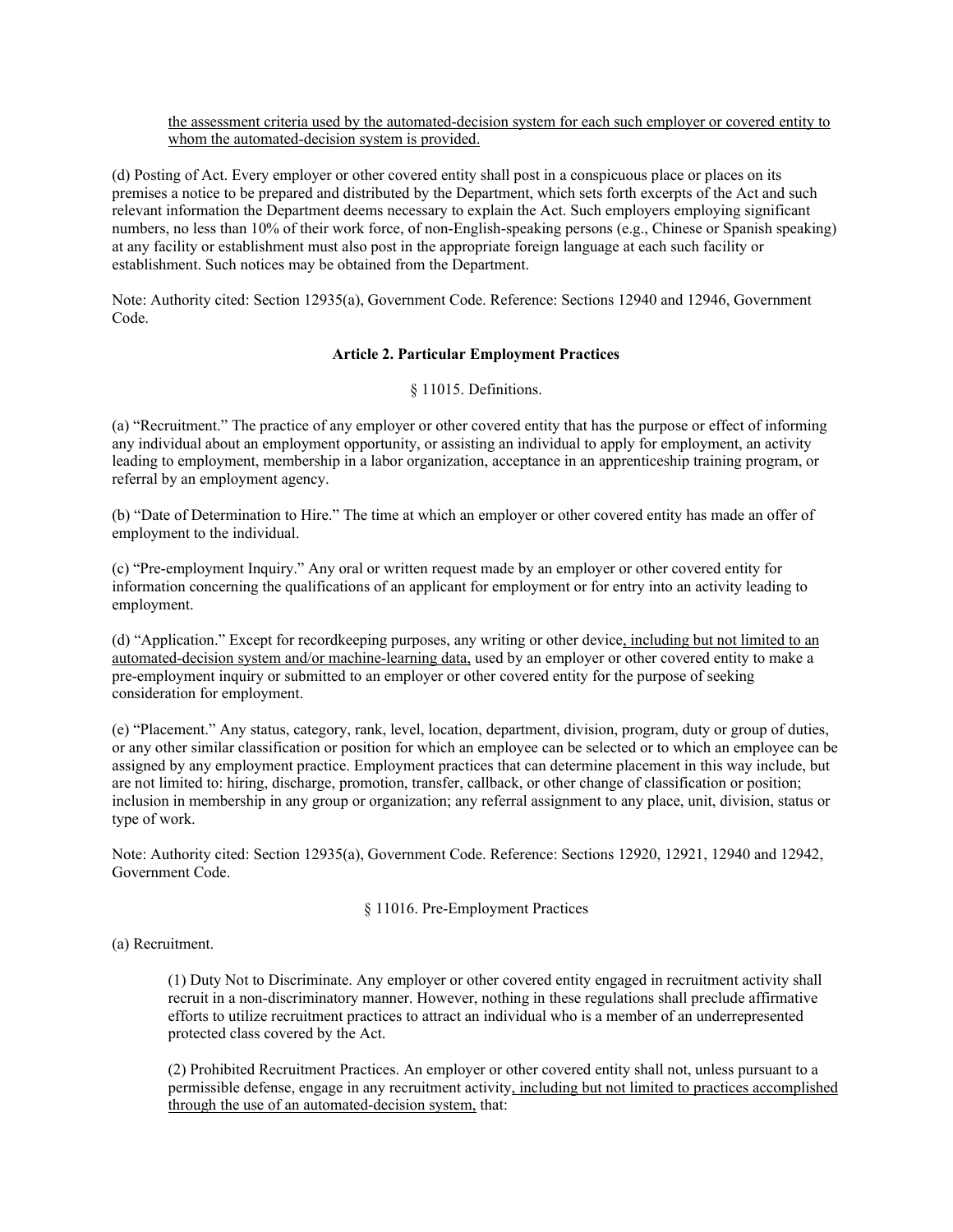(A) Restricts, excludes, or classifies individuals on a basis enumerated in the Act;

(B) Expresses a preference for individuals on a basis enumerated in the Act; or

(C) Communicates or uses advertising methods to communicate the availability of employment benefits in a manner intended to discriminate on a basis enumerated in the Act.

(b) Pre-employment Inquiries.

(1) Limited Permissible Inquiries. An employer or other covered entity may make any pre-employment inquiries that do not discriminate on a basis enumerated in the Act. Inquiries, including but not limited to inquiries made through the use of an automated-decision system, that directly or indirectly identify an individual on a basis enumerated in the Act are unlawful unless made pursuant to a permissible defense.

(A) An employer may make, in connection with prospective employment, an inquiry as to, or a request for information regarding, the physical fitness, medical condition, physical condition, or medical history of applicants if the inquiry or request for information complies with the provisions of sections 11067, 11070 and 11071 of these regulations.

(B) Pre-employment inquiries regarding an applicant's availability for work on certain days and times shall not be used to ascertain the applicant's religious creed, disability, or medical condition. Such inquiries must clearly communicate that an employee need not disclose any scheduling restrictions based on legally protected grounds, in language such as: "Other than time off for reasons related to your religion, a disability, or a medical condition, are there any days or times when you are unavailable to work?" or "Other than time off for reasons related to your religion, a disability, or a medical condition, are you available to work the proposed schedule?"

(2) Applicant Flow and Other Statistical Recordkeeping. Notwithstanding any prohibition in these regulations on pre-employment inquiries, it is not unlawful for an employer or other covered entity to collect applicant-flow and other recordkeeping data for statistical purposes as provided in section 11013(b) of these regulations or in other provisions of state and federal law.

#### (c) Applications.

(1) Application Forms. When employers or other covered entities provide, accept, and consider application forms in the normal course of business, in so doing they shall not discriminate on a basis enumerated in the Act.

(2) Photographs. Photographs shall not be required as part of an application unless pursuant to a permissible defense.

(3) Schedule Information. An application's request for information related to schedule and availability for work shall not be used to ascertain the applicant's religious creed, disability, or medical condition. Such requests must clearly communicate that an employee need not disclose any scheduling restrictions based on legally protected grounds in language such as: "Other than time off for reasons related to your religion, a disability, or a medical condition, are there any days or times when you are unavailable to work?" or "Other than time off for reasons related to your religion, a disability, or a medical condition, are you available to work the proposed schedule?"

(A) The use of online application technology that limits or screens out applicants based on their schedule may have a disparate impact on applicants based on their religious creed, disability, or medical condition. Such a practice is unlawful unless job-related and consistent with business necessity and the online application technology includes a mechanism for the applicant to request an accommodation.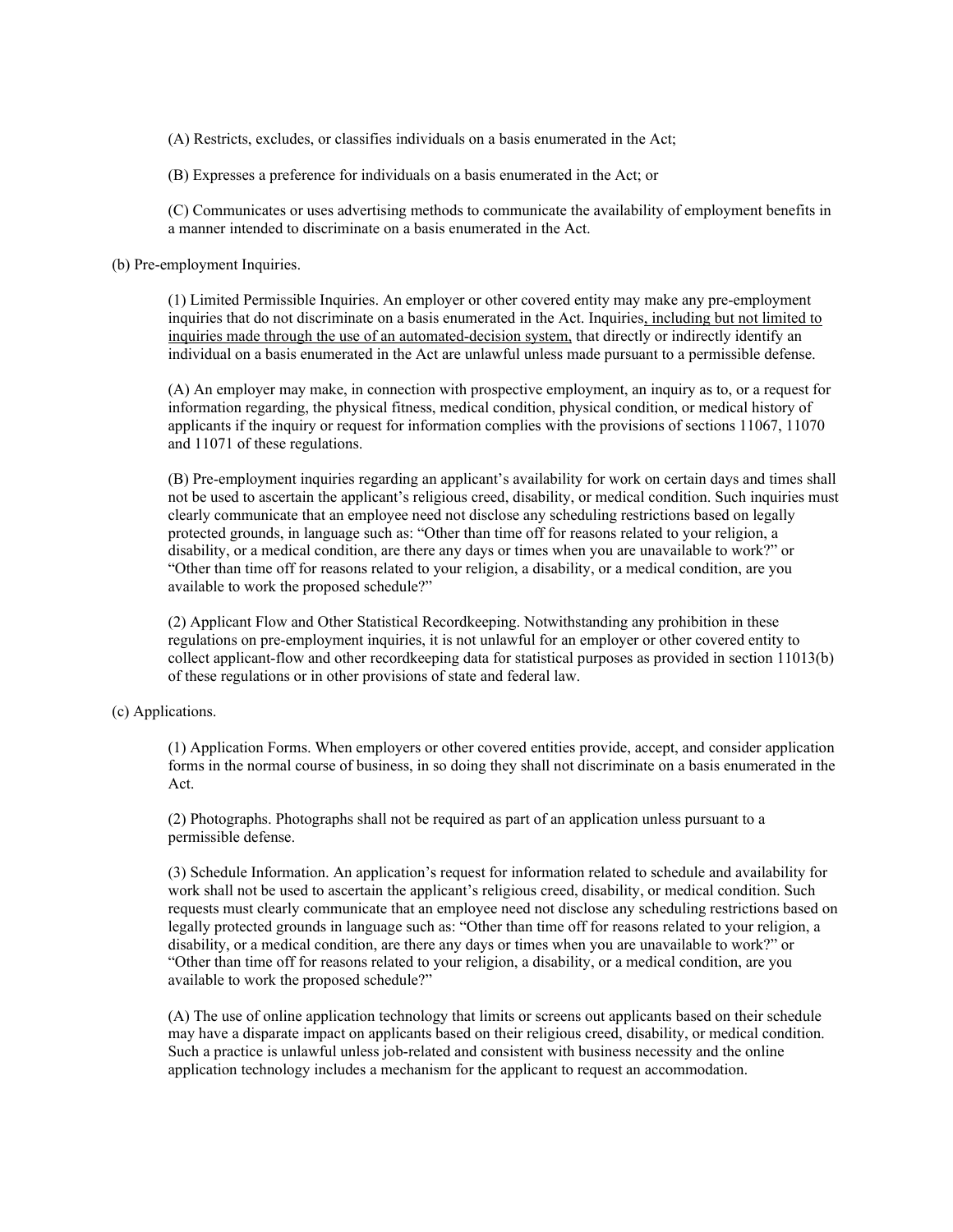(4) Separation or Coding. Application forms shall not be separated or coded, manually or electronically, or otherwise treated so as to identify individuals on a basis enumerated in the Act unless pursuant to a permissible defense or for recordkeeping or statistical purposes.

(5) Automated-Decision Systems. The use of and reliance upon automated-decision systems that limit or screen out, or tend to limit or screen out, applicants based on protected characteristic(s) set forth in this Act may constitute unlawful disparate treatment or disparate impact. For instance, an automated-decision system that measures an applicant's reaction time may unlawfully screen out individuals with certain disabilities. Unless an affirmative defense applies (e.g., an employer demonstrates that a quick reaction time while using an electronic device is job-related and consistent with business necessity), actions that are based on decisions made or facilitated by automated-decision systems may constitute unlawful discrimination under the Act.

(d) Interviews. Personal interviews shall be free of discrimination. Notwithstanding any internal safeguards taken to secure a discrimination-free atmosphere in interviews, the entire interview process is subject to review for adverse impact on individuals on a basis enumerated in the Act.

(1) Automated-Decision Systems. The use of and reliance upon automated-decision systems that limit or screen out, or tend to limit or screen out, applicants based on protected characteristic(s) set forth in this Act may constitute unlawful disparate treatment or disparate impact. For instance, an automated-decision system that analyzes an applicant's tone or facial expressions during a video-recorded interview may unlawfully screen out individuals based on race, national origin, gender, or a number of other protected characteristics. Unless an affirmative defense applies, actions that are based on decisions made or facilitated by automated-decision systems may constitute unlawful discrimination under the Act.

Note: Authority cited: Section 12935(a), Government Code. Reference: Sections 12920, 12921, 12940, 12941 and 12942, Government Code.

#### § 11017. Employee Selection.

(a) Selection and Testing. Any policy or practice of an employer or other covered entity that has an adverse impact on employment opportunities of individuals on a basis enumerated in the Act is unlawful unless the policy or practice is job-related and consistent with business necessity (business necessity is defined in section 11010(b)). The Council herein adopts the Uniform Guidelines on Employee Selection Procedures promulgated by various federal agencies, including the EEOC and Department of Labor. [29 C.F.R. 1607 (1978)].

(b) Placement. Placements that are less desirable in terms of location, hours or other working conditions are unlawful where such assignments segregate, or otherwise discriminate against individuals on a basis enumerated in the Act, unless otherwise made pursuant to a permissible defense to employment discrimination. An assignment labeled or otherwise deemed to be "protective" of a category of persons on a basis enumerated in the Act is unlawful unless made pursuant to a permissible defense. (See also section 11041 regarding permissible transfers on account of pregnancy by employees not covered under Title VII of the federal Civil Rights Act of 1964.)

(c) Promotion and Transfer. An employer or other covered entity shall not restrict information on promotion and transfer opportunities to certain employees or classes of employees when the restriction has the effect of discriminating on a basis enumerated in the Act.

(1) Requests for Transfer or Promotion. An employer or other covered entity who considers bids or other requests for promotion or transfer shall do so in a manner that does not discriminate against individuals on a basis enumerated in the Act, unless pursuant to a permissible defense.

(2) Training. Where training that may make an employee eligible for promotion and/or transfer is made available, it shall be made available in a manner that does not discriminate against individuals on a basis enumerated in the Act.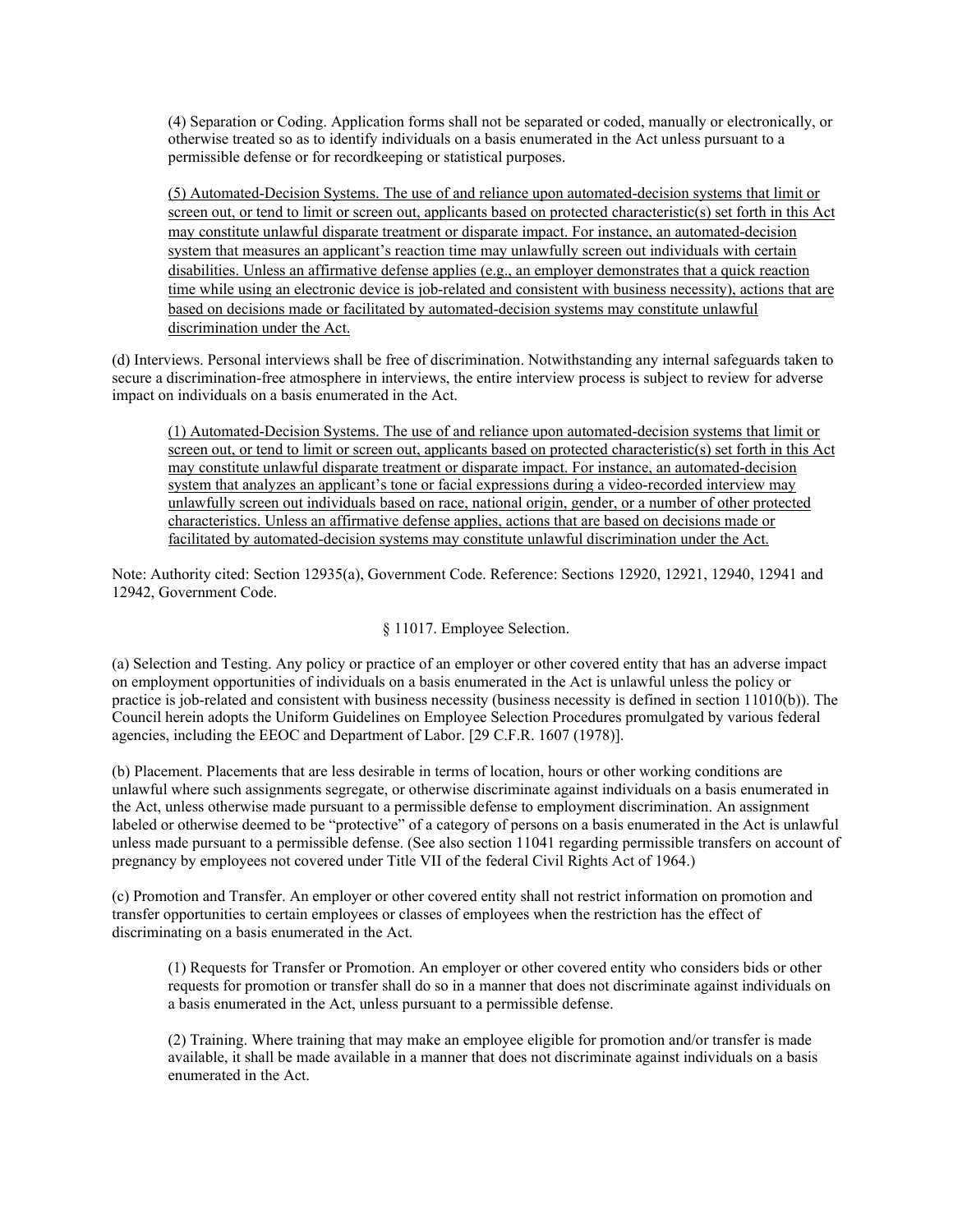(3) No-Transfer Policies. Where an employment practice has operated in the past to segregate employees on a basis enumerated in the Act, a no-transfer policy or other practice that has the effect of maintaining a continued segregated pattern is unlawful.

(d) Specific Practices.

(1) Criminal Records. See Section 11017.1.

(2) Height Standards. Height standards that discriminate on a basis enumerated in the Act shall not be used by an employer or other covered entity to deny an individual an employment benefit, unless pursuant to a permissible defense.

(3) Weight Standards. Weight standards that discriminate on a basis enumerated in the Act shall not be used by an employer or other covered entity to deny an individual an employment benefit, unless pursuant to a permissible defense.

(e) Permissible Selection Devices. A testing device, automated-decision system, or other means of selection that is facially neutral, but that has an adverse impact (as defined in the Uniform Guidelines on Employee Selection Procedures (29 C.F.R. 1607 (1978)) upon persons on a basis enumerated in the Act, is permissible only upon a showing that the selection practice is job-related and consistent with business necessity (business necessity is defined in section 11010(b)).

Note: Authority cited: Section 12935(a), Government Code. Reference: Sections 12920, 12921, 12940 and 12941, Government Code.

§ 11017.1. Consideration of Criminal History in Employment Decisions.

(a) Except in the circumstances addressed in subdivisions  $(a)(1) - (4)$  below, employers and other covered entities ("employers" for purposes of this section) are prohibited from inquiring into, considering, distributing, or disseminating information related to the criminal history of an applicant until after the employer has made a conditional offer of employment to the applicant. Employers are prohibited from inquiring about criminal history on employment applications or from seeking such information through other means, such as a background check, or internet searches, or through the use of an automated-decision system or machine-learning data, directed at discovering criminal history, until after a conditional employment offer has been made to the applicant. Employers who violate the prohibition on inquiring into criminal history information prior to making a conditional offer of employment may not, after extending a conditional offer of employment, use an employee's pre-conditional offer failure to disclose criminal history information as a factor in subsequent employment decisions, including denial of the position conditionally offered. The prohibition against inquiring about or using any criminal history before a conditional offer of employment has been made does not apply in the following circumstances (though use of such criminal history, either during the application process or during employment, is still subject to the requirements in subdivisions  $(c)$  and  $(e)$  -  $(i)$  of this regulation):

(1) If the position is one for which a state or local agency is otherwise required by law to conduct a conviction history background check;

(2) If the position is with a criminal justice agency, as defined in Section 13101 of the Penal Code;

(3) If the position is as a Farm Labor Contractor, as described in Section 1685 of the Labor Code; or

(4) If the position is one that an employer or an employer's agent is required by any state, federal, or local law to conduct criminal background checks for employment purposes or to restrict employment based on criminal history. Federal law, for purposes of this provision, includes rules or regulations promulgated by a self-regulatory organization as defined in Section 3(a)(26) of the Security Exchange Act of 1934, 15 U.S.C.  $§ 78c(a)(26).$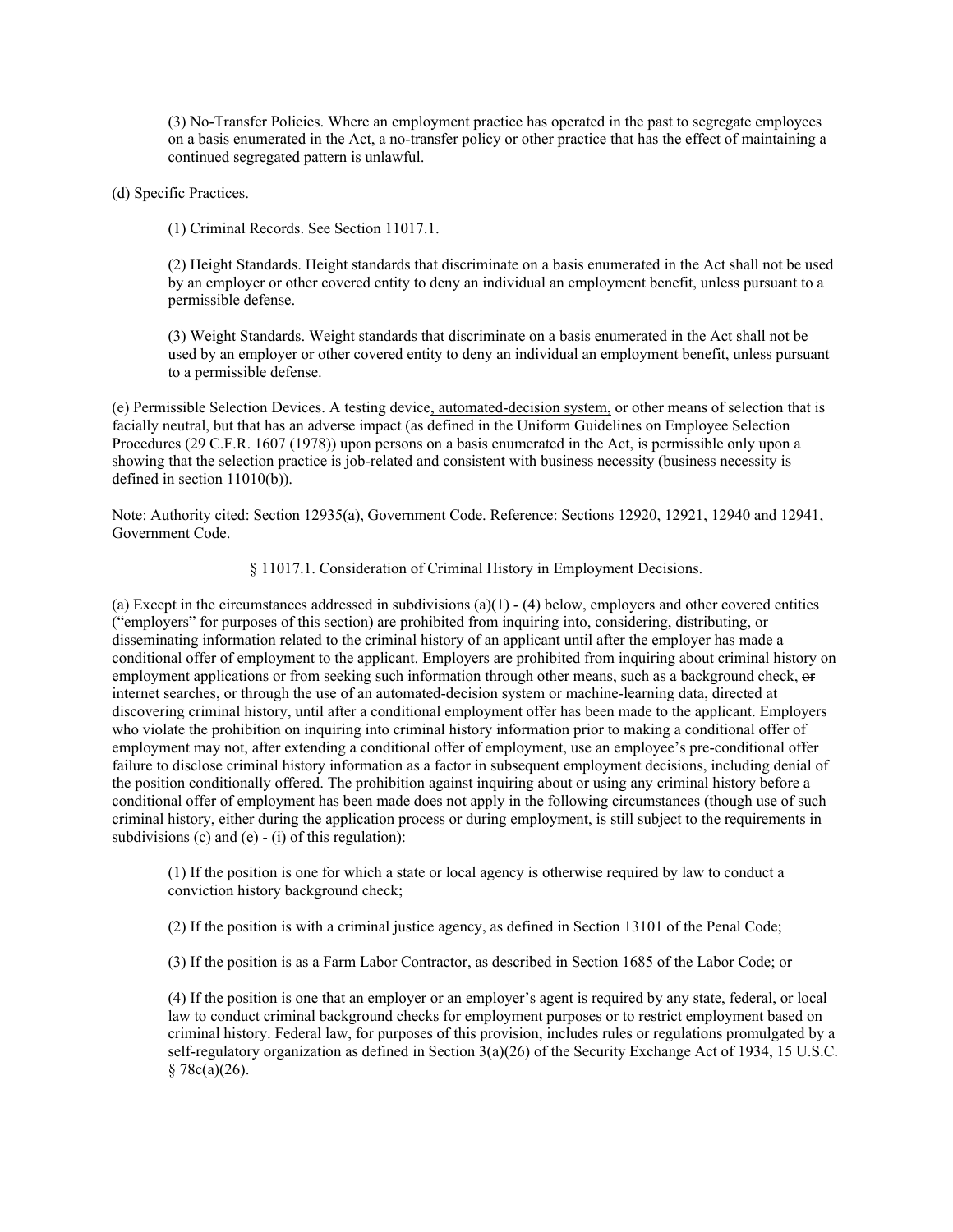(b) A labor contractor, union hiring hall, and client employer are governed in the same way by section 11017.1 of these regulations as are other employers.

(1) A labor contractor or union hiring hall may not decline to admit a worker to a pool or availability list, discontinue a worker's inclusion in a pool or availability list, or decline to refer a worker to a position with a client employer, because of the worker's criminal history unless the labor contractor or union hiring hall has complied with the procedures and requirements outlined in section 11017.1 of these regulations. To the extent labor contractors or union hiring halls place applicants into a pool of workers from which individuals may be assigned to a variety of positions, the labor contractors or union hiring halls must still comply with the requirements of section 11017.1, including the individualized assessment of whether any conviction history being considered has a direct and adverse relationship with the specific duties of the jobs for which the applicant may be assigned from the pool or hall.

(2) If a labor contractor or union hiring hall re-conducts inquiries into criminal history to maintain the eligibility of workers admitted to a pool or availability list, then it must comply with the procedures and requirements outlined in section 11017.1 of these regulations. When re-conducting an inquiry, labor contractors or union hiring halls cannot satisfy the requirements of subdivision (c) if they disqualify a worker from retention in a pool based on conviction history that was already considered and deemed not disqualifying for entry into the pool in the first place unless the decision is based on new material developments such as changes to job duties, legal requirements, or experience or data regarding the particular convictions involved.

(3) A client employer may inquire into or consider the conviction history of a worker supplied by a labor contractor or union hiring hall only after extending a conditional offer of employment to the worker and when following the procedures described in subdivisions (a) through (d), unless the specific position is exempted pursuant to subdivisions  $(a)(1)$ - (4). A client employer violates this section by instructing labor contractors or union hiring halls to refer only workers without conviction records, unless exempted by subdivisions  $(a)(1) - (4)$ .

(4) For purposes of section 11017.1 of these regulations only:

(A) "Applicant" includes, in addition to the individuals within the scope of the general definition in section 11008(a) of these regulations, individuals who have been conditionally offered employment, even if they have commenced employment during the period of time the employer undertakes a post-conditional offer review and consideration of criminal history. An employer cannot evade the requirements of Government Code section 12952 or this regulation by having an individual lose their status as an "applicant" by working before undertaking a post-conditional offer review of the individual's criminal history.

(B) "Employer" includes a labor contractor and a client employer.

(C) "Client employer" means a business entity, regardless of its form, that selects workers from a pool or availability list, or obtains or is provided workers to perform labor within its usual course of business from a labor contractor.

(D) "Labor contractor" means an individual or entity, either with or without a contract, which supplies a client employer with, or maintains a pool or availability list of, workers to perform labor within the client employer's usual course of business. This definition is not intended to include Farm Labor Contractors.

(E) "Hiring hall" means an agency or office operated by a union, by an employer and union, or by a state or local employment service, to provide and place employees for specific jobs.

(F) "Pool or availability list" means applicants or employees admitted into entry in the hiring hall or other hiring pool utilized by one or more employers and/or provided by a labor contractor for use by prospective employers.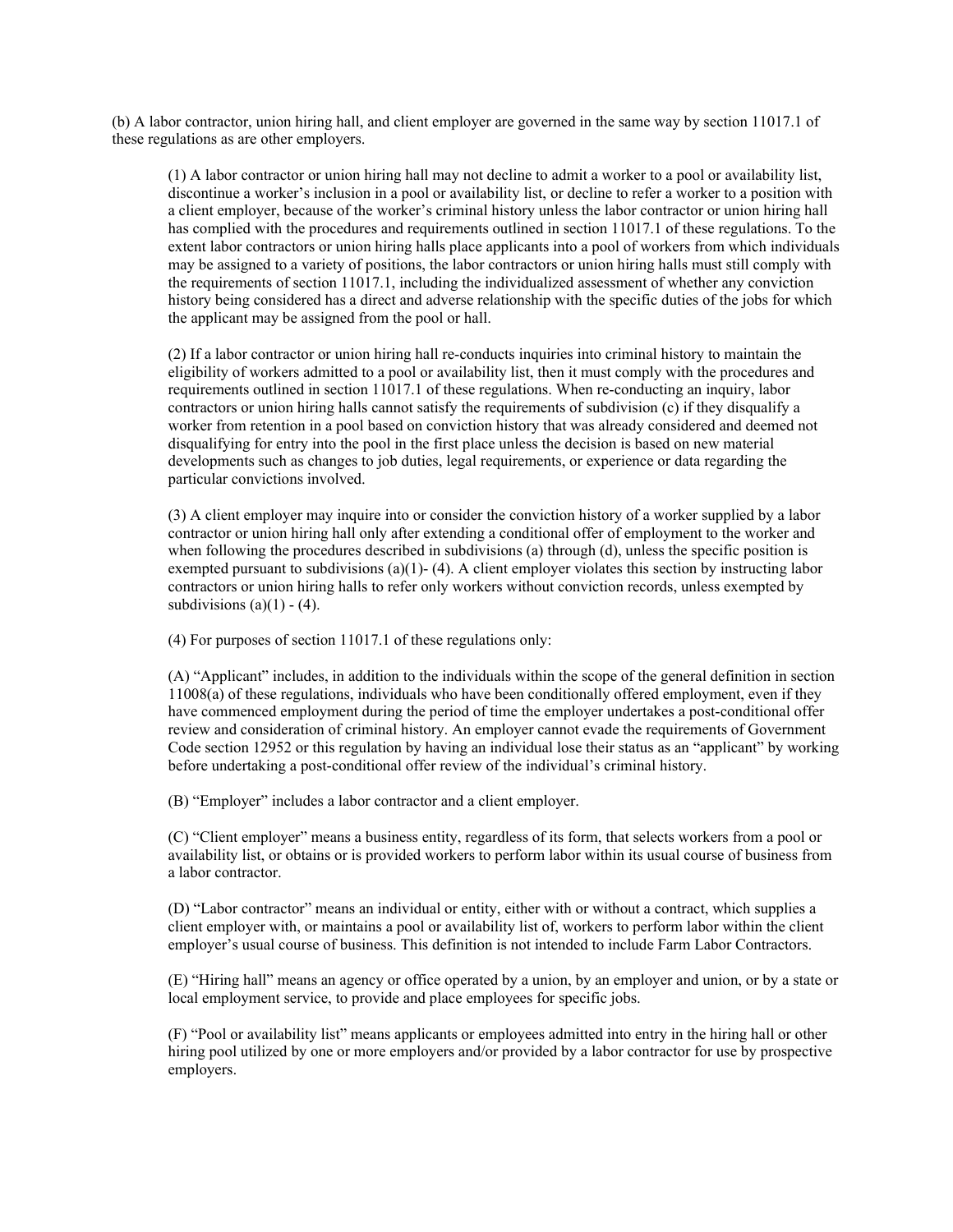(c) Consideration of Criminal History after a Conditional Offer of Employment Has Been Made. Employers in California are prohibited from inquiring into, considering, distributing, or disseminating information regarding the following types of criminal history both after a conditional offer has been made and in any other subsequent employment decisions such as decisions regarding promotion, training, discipline, lay-off, and termination:

(1) An arrest or detention that did not result in conviction (Labor Code section 432.7 (see limited exceptions in subdivisions  $(a)(1)$  for an arrest for which the employee or applicant is out on bail or on his or her own recognizance pending trial and  $(f)(1)$  for specified positions at health facilities); Government Code section 12952 (for hiring decisions));

(2) Referral to or participation in a pretrial or post-trial diversion program (Labor Code section 432.7 and Government Code section 12952);

(A) While employers are prohibited from considering referral to or participation in a pretrial or post-trial diversion program, it is permissible to consider these programs as evidence of rehabilitation or mitigating circumstances after a conditional offer has been made if offered by the applicant as evidence of rehabilitation or mitigating circumstances.

(B) While employers are prohibited from considering referral to or participation in a pretrial or post-trial diversion program, until a pretrial or post-trial diversion program is completed and the underlying pending charges or conviction dismissed, sealed, or eradicated, employers may still consider the conviction or pending charges themselves after a conditional offer is made.

(3) A conviction that has been judicially dismissed or ordered sealed, expunged or statutorily eradicated pursuant to law (e.g., juvenile offense records sealed pursuant to Welfare and Institutions Code section 389 and Penal Code sections 851.7 or 1203.45) or any conviction for which the person has received a full pardon or has been issued a certificate of rehabilitation (Id.);

(4) An arrest, detention, processing, diversion, supervision, adjudication, or court disposition that occurred while a person was subject to the process and jurisdiction of juvenile court law (Labor Code section 432.7); and

(5) A non-felony conviction for possession of marijuana that is two or more years old (Labor Code section 432.8).

(6) In addition to the limitations provided in subdivisions  $(c)(1)-(5)$ , employers that obtain investigative consumer reports such as background checks are also subject to the requirements of the Fair Credit Reporting Act (15 U.S.C. § 1681 et seq.) and the California Investigative Consumer Reporting Agencies Act (Civil Code section 1786 et seq.).

(7) Employers may also be subject to local laws or city ordinances that provide additional limitations.

(d) Requirements if an Employer Intends to Deny an Applicant the Employment Conditionally Offered Because of the Applicant's Conviction History.

(1) If an employer intends to deny an applicant the employment position they were conditionally offered based solely or in part on the applicant's conviction history, the employer must first make an individualized assessment of whether the applicant's conviction history has a direct and adverse relationship with the specific duties of the job that justify denying the applicant the position. The standard for determining what constitutes a direct and adverse relationship that justifies denying the applicant the position is the same standard described in subdivision (g) of this section that is used to determine whether the criminal conviction history is job-related and consistent with business necessity. The individualized assessment needs to include, at a minimum, consideration of the following factors:

(A) The nature and gravity of the offense or conduct;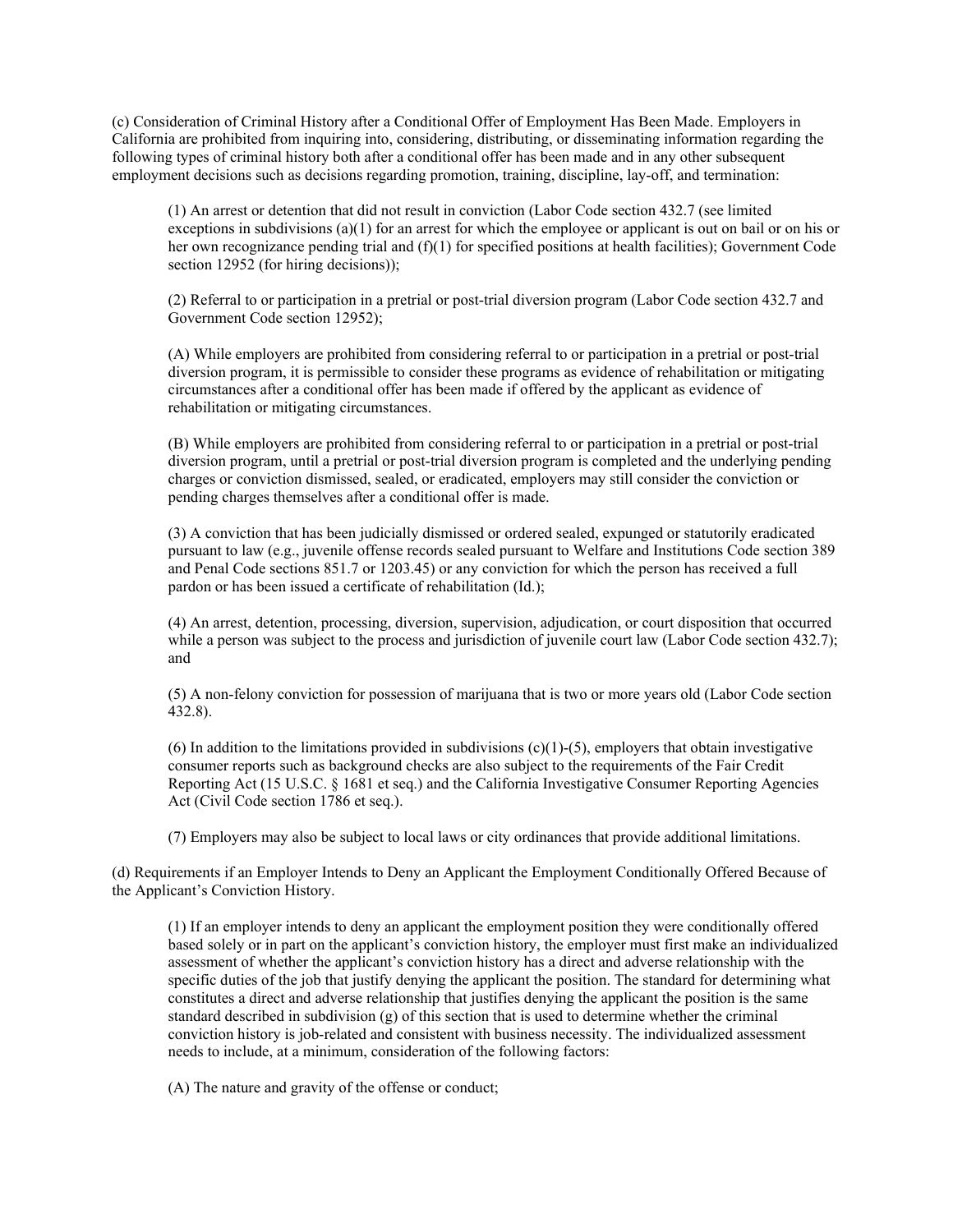(B) The time that has passed since the offense or conduct and/or completion of the sentence; and

(C) The nature of the job held or sought.

(2) If, after conducting an individualized assessment, the employer makes a preliminary decision that the applicant's conviction history disqualifies the applicant from the employment conditionally offered, the employer shall notify the applicant of the preliminary decision in writing. The written notice to the applicant may, but is not required to, justify or explain the employer's reasoning for making the decision. However, the notice to the applicant must include all of the following:

(A) Notice of the disqualifying conviction or convictions that are the basis for the preliminary decision to rescind the offer;

(B) A copy of the conviction history report utilized or relied on by the employer, if any (such reports include, but are not limited to: consumer reports, credit reports, public records, results of internet searches, news articles, or any other writing containing information related to the conviction history that was utilized or relied upon by the employer); and

(C) If an employer's preliminary decision to withdraw the job conditionally offered involved the use of an automated-decision system, a copy or description of any report or information from the operation of the automated-decision system, related data, and assessment criteria used as part of an automated-decision system; and

 $(\epsilon)$ (D) An explanation of the applicant's right to respond to the notice before the preliminary decision rescinding the offer of employment becomes final and the deadline by which to respond (which can be no less than five business days from the date of receipt of the notice). If notice is transmitted through a format that does not provide a confirmation of receipt, such as a written notice mailed by an employer without tracking delivery enabled, the notice shall be deemed received five calendar days after the mailing is deposited for delivery for California addresses, ten calendar days after the mailing for addresses outside of California, and twenty calendar days after mailing for addresses outside of the United States. The explanation shall inform the applicant that the response may include submission of evidence challenging the accuracy of the conviction history report that is the basis for rescinding the offer, evidence of rehabilitation or mitigating circumstances, or both. The types of evidence that may demonstrate rehabilitation or mitigating circumstances may include, but are not limited to: the length and consistency of employment history before and after the offense or conduct; the facts or circumstances surrounding the offense or conduct; whether the individual is bonded under a federal, state, or local bonding program; successful completion, or compliance with the terms and conditions, of probation or parole; and rehabilitation efforts such as education or training. If, within five business days of receipt of the notice (or any later deadline set by the employer), the applicant notifies the employer in writing that the applicant disputes the accuracy of the conviction history being relied upon and that the applicant is taking specific steps to obtain evidence supporting the applicant's assertion, then the applicant shall be permitted no less than five additional business days to respond to the notice before the employer's decision to rescind the employment offer becomes final.

(3) The employer shall consider any information submitted by the applicant before making a final decision regarding whether to rescind the conditional offer of employment. If the employer makes a final decision to rescind the conditional offer and deny an application based solely or in part on the applicant's conviction history, the employer shall notify the applicant in a writing that includes the following:

(A) The final denial or disqualification decision reached. The employer may also include, but is not required to include, the justification or an explanation of the employer's reasoning for reaching the decision that it did;

(B) Any procedure the employer has for the applicant to challenge the decision or request reconsideration; and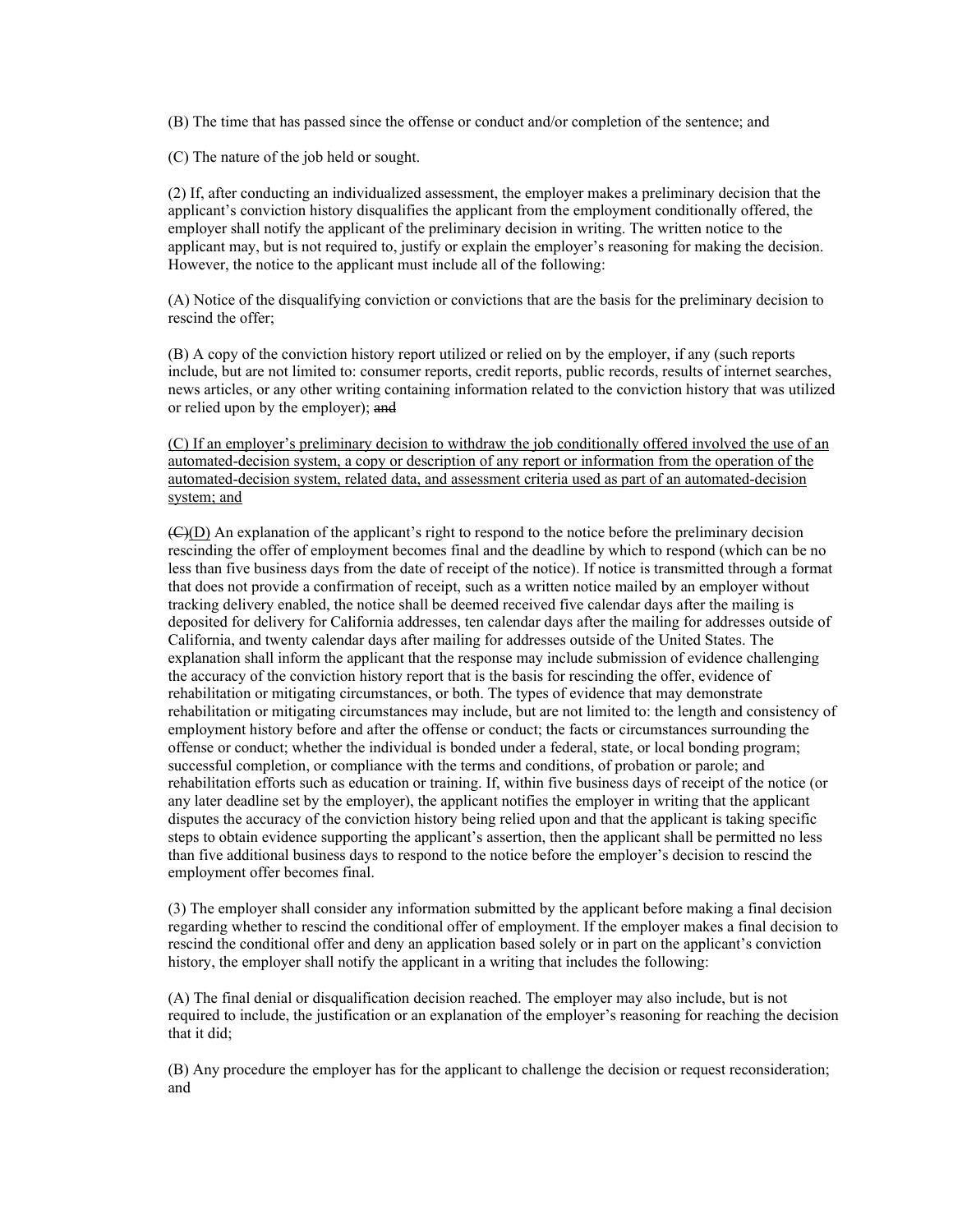(C) The right to contest the decision by filing a complaint with the Department of Fair Employment and Housing.

(4) The use of an automated-decision system, without more, does not constitute an individualized assessment.

(e) Disparate Treatment. The Act also prohibits employers from treating applicants or employees differently in the course of considering criminal conviction history, or any evidence of rehabilitation or mitigating circumstances, if the disparate treatment is substantially motivated by a basis enumerated in the Act.

(f) Consideration of Other Criminal Convictions and the Potential Adverse Impact. In addition to the types of criminal history addressed in subdivision (c) that employers are explicitly prohibited from inquiring about or considering unless an exception applies, consideration of other forms of criminal convictions, not enumerated above, may have an adverse impact on individuals on a basis protected by the Act, including, but not limited to, gender, race, and national origin. An applicant or employee bears the burden of demonstrating that the policy of considering criminal convictions has an adverse impact on a basis enumerated in the Act. For purposes of such a determination, adverse impact is defined at Sections 11017 and 11010 and the Uniform Guidelines on Employee Selection and Procedures (29 C.F.R. 1607 (1978)) incorporated by reference in Section 11017(a) and (e). The applicant(s) or employee(s) bears the burden of proving an adverse impact. An adverse impact may be established through the use of conviction statistics or by offering any other evidence that establishes an adverse impact. State- or national-level statistics showing substantial disparities in the conviction records of one or more categories enumerated in the Act are presumptively sufficient to establish an adverse impact. This presumption may be rebutted by a showing that there is a reason to expect a markedly different result after accounting for any particularized circumstances such as the geographic area encompassed by the applicant or employee pool, the particular types of convictions being considered, or the particular job at issue.

(g) Establishing "Job-Related and Consistent with Business Necessity."

(1) If the policy or practice of considering criminal convictions creates an adverse impact on applicants or employees on a basis enumerated in the Act, the burden shifts to the employer to establish that the policy is nonetheless justifiable because it is job-related and consistent with business necessity. The criminal conviction consideration policy or practice needs to bear a demonstrable relationship to successful performance on the job and in the workplace and measure the person's fitness for the specific position(s), not merely to evaluate the person in the abstract. In order to establish job-relatedness and business necessity, any employer must demonstrate that the policy or practice is appropriately tailored, taking into account at least the following factors:

(A) The nature and gravity of the offense or conduct;

(B) The time that has passed since the offense or conduct and/or completion of the sentence; and

(C) The nature of the job held or sought.

(2) Demonstrating that a policy or practice of considering conviction history in employment decisions is appropriately tailored to the job for which it is used as an evaluation factor requires that an employer demonstrate the applicant's conviction history has a direct and adverse relationship with the specific duties of the job that justify denying the applicant the position. Bright-line conviction disqualification or consideration policies or practices that include conviction-related information that is seven or more years old are subject to a rebuttable presumption that they are not sufficiently tailored to meet the job-related and consistent with business necessity affirmative defense (except if justified by subdivision (h) below). An individualized assessment must involve notice to the adversely impacted employee (before any adverse action is taken) that they have been screened out because of a criminal conviction; a reasonable opportunity for the individuals to demonstrate that the exclusion should not be applied due to their particular circumstances; and consideration by the employer as to whether the additional information provided by the individuals or otherwise obtained by the employer warrants an exception to the exclusion and shows that the policy as applied to the employee is not job related and consistent with business necessity.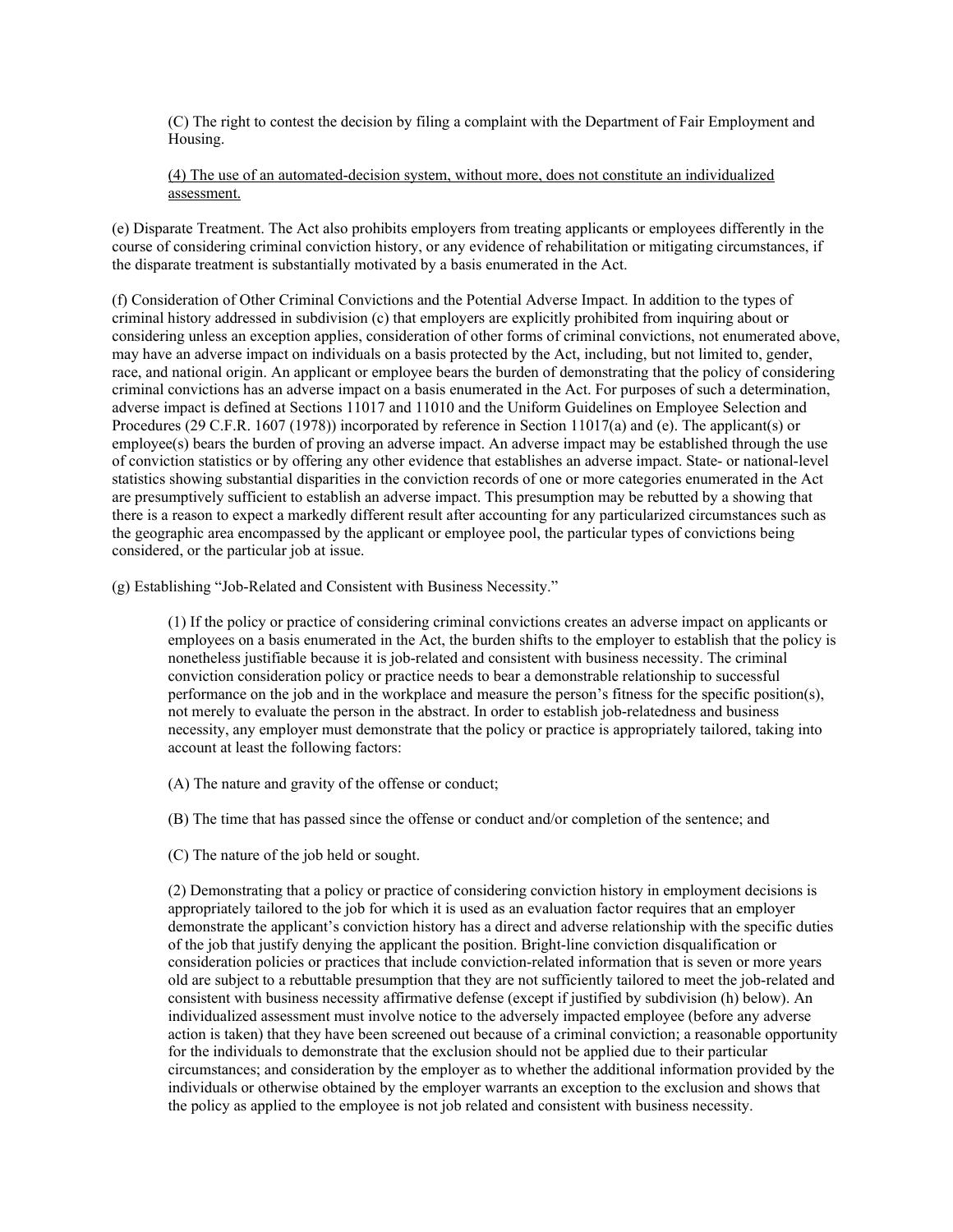(3) Before an employer may take an adverse action such as discharging, laying off, or declining to promote an adversely impacted individual based on conviction history obtained by a source other than the applicant or employee (e.g. through a credit report or internally generated research), the employer must give the impacted individual notice of the disqualifying conviction and a reasonable opportunity to present evidence that the information is factually inaccurate. If the applicant or employee establishes that the record is factually inaccurate, then that record cannot be considered in the employment decision.

(h) Compliance with Federal or State Laws, Regulations, or Licensing Requirements Permitting or Requiring Consideration of Criminal History. In some instances, employers are subject to federal or state laws or regulations that prohibit individuals with certain criminal records from holding particular positions or occupations or mandate a screening process employers are required or permitted to utilize before employing individuals in such positions or occupations (e.g., 21 U.S.C. § 830(e)(1)(G); Labor Code sections 432.7). Examples include, but are not limited to, government agencies employing individuals as peace officers, employers employing individuals at health facilities where they will have regular access to patients, and employers employing individuals at health facilities or pharmacies where they will have access to medication or controlled substances. Some federal and state laws and regulations make criminal history a determining factor in eligibility for occupational licenses (e.g., 49 U.S.C. § 31310). Compliance with federal or state laws or regulations that mandate particular criminal history screening processes, or requiring that an employee or applicant possess or obtain any required occupational licenses constitute rebuttable defenses to an adverse impact claim under the Act.

(i) Less Discriminatory Alternatives. If an employer demonstrates that its policy or practice of considering conviction history is job-related and consistent with business necessity, adversely impacted employees or applicants may still prevail under the Act if they can demonstrate that there is a less discriminatory policy or practice that serves the employer's goals as effectively as the challenged policy or practice, such as a more narrowly targeted list of convictions or another form of inquiry that evaluates job qualification or risk as accurately without significantly increasing the cost or burden on the employer.

Note: Authority cited: Section 12935(a), Government Code. Reference: Sections 12920, 12921, 12940 and 12952, Government Code.

#### § 11020. Aiding and Abetting.

(a) Prohibited Practices.

(1) It is unlawful to assist any person or individual in doing any act known to constitute unlawful employment discrimination. Unlawful assistance under this paragraph includes, but is not limited to, the advertisement, sale, provision, or use of a selection tool, including but not limited to an automated-decision system, on behalf of a person or individual for an unlawful purpose, such as limiting, screening out, or otherwise unlawfully discriminating against applicants or employees based on characteristics protected under this Act.

(2) It is unlawful to solicit or encourage any person or individual to violate the Act, whether or not the Act is in fact violated. Unlawful solicitation or encouragement under this paragraph includes, but is not limited to, the advertisement, sale, provision, or use of a selection tool, including but not limited to an automateddecision system, on behalf of a person or individual for an unlawful purpose, such as limiting, screening out, or otherwise unlawfully discriminating against applicants or employees based on characteristics protected under this Act.

(3) It is unlawful to coerce any person or individual to commit unlawful employment discrimination with offers of cash, other consideration, or an employment benefit, or to impose or threaten to impose any penalty, including denial of an employment benefit.

(4) It is unlawful to conceal or destroy evidence relevant to investigations initiated by the Department or its staff.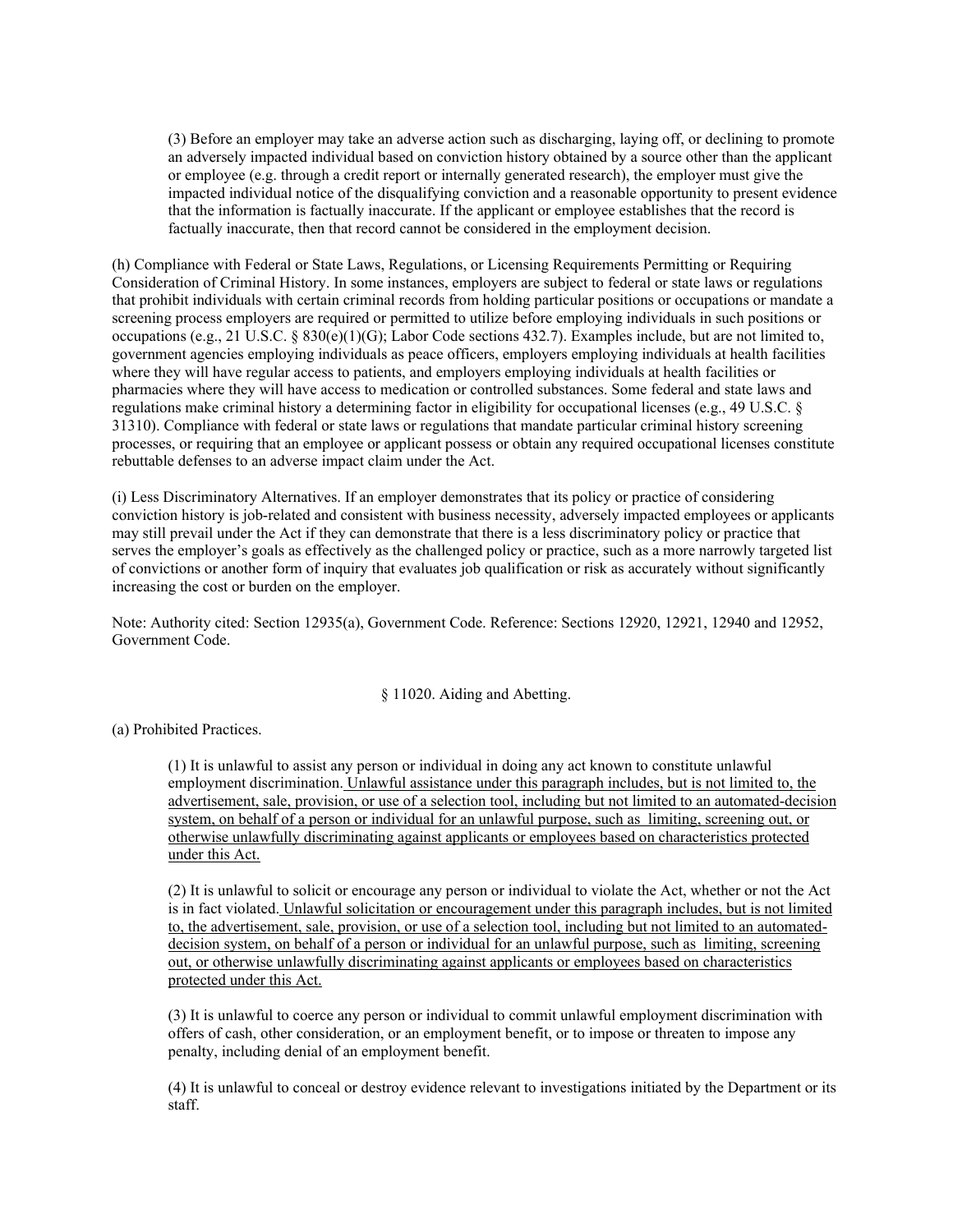(5) It is unlawful to advertise for employment on a basis prohibited in the Act. Unlawful advertisement under this paragraph includes, but is not limited to, the advertisement, sale, provision, or use of a selection tool, including but not limited to an automated-decision system, on behalf of such person or individual for an unlawful purpose, such as limiting, screening out, or otherwise unlawfully discriminating against applicants or employees based on characteristics protected under this Act.

(b) Permissible Practices.

(1) It shall not be unlawful, without more, to have been present during the commission of acts amounting to unlawful discrimination or to fail to prevent or report such acts, unless it is the normal business duty of the person or individual to prevent or report such acts.

(2) It shall not be unlawful to maintain good faith lawful defenses or privileges to charges of discrimination.

Note: Authority cited: Section 12935(a), Government Code. Reference: Sections 12920, 12921, 12940, 12941 and 12942, Government Code.

#### **Article 4. National Origin and Ancestry Discrimination**

§ 11028. Specific Employment Practices.

(a) Language Restrictions.

(1) It is an unlawful employment practice for an employer or other covered entity to adopt or enforce a policy that limits or prohibits the use of any language in the workplace, including, but not limited to, an English-only rule, unless:

(A) The language restriction is justified by business necessity;

(B) The language restriction is narrowly tailored; and

(C) The employer has effectively notified its employees of the circumstances and time when the language restriction is required to be observed and of the consequence for violating the language restriction.

(2) For purposes of this subsection, "business necessity" means an overriding legitimate business purpose, such that:

(A) The language restriction is necessary to the safe and efficient operation of the business;

(B) The language restriction effectively fulfills the business purpose it is supposed to serve; and

(C) There is no alternative practice to the language restriction that would accomplish the business purpose equally well with a lesser discriminatory impact.

(3) It is not sufficient that the employer's language restriction merely promotes business convenience or is due to customer or co-worker preference.

(4) English-only rules violate the Act unless the employer can prove the elements listed in section 11028, subdivisions  $(a)(1)(A)-(C)$ . English-only rules are never lawful during an employee's non-work time, e.g., breaks, lunch, unpaid employer-sponsored events, etc.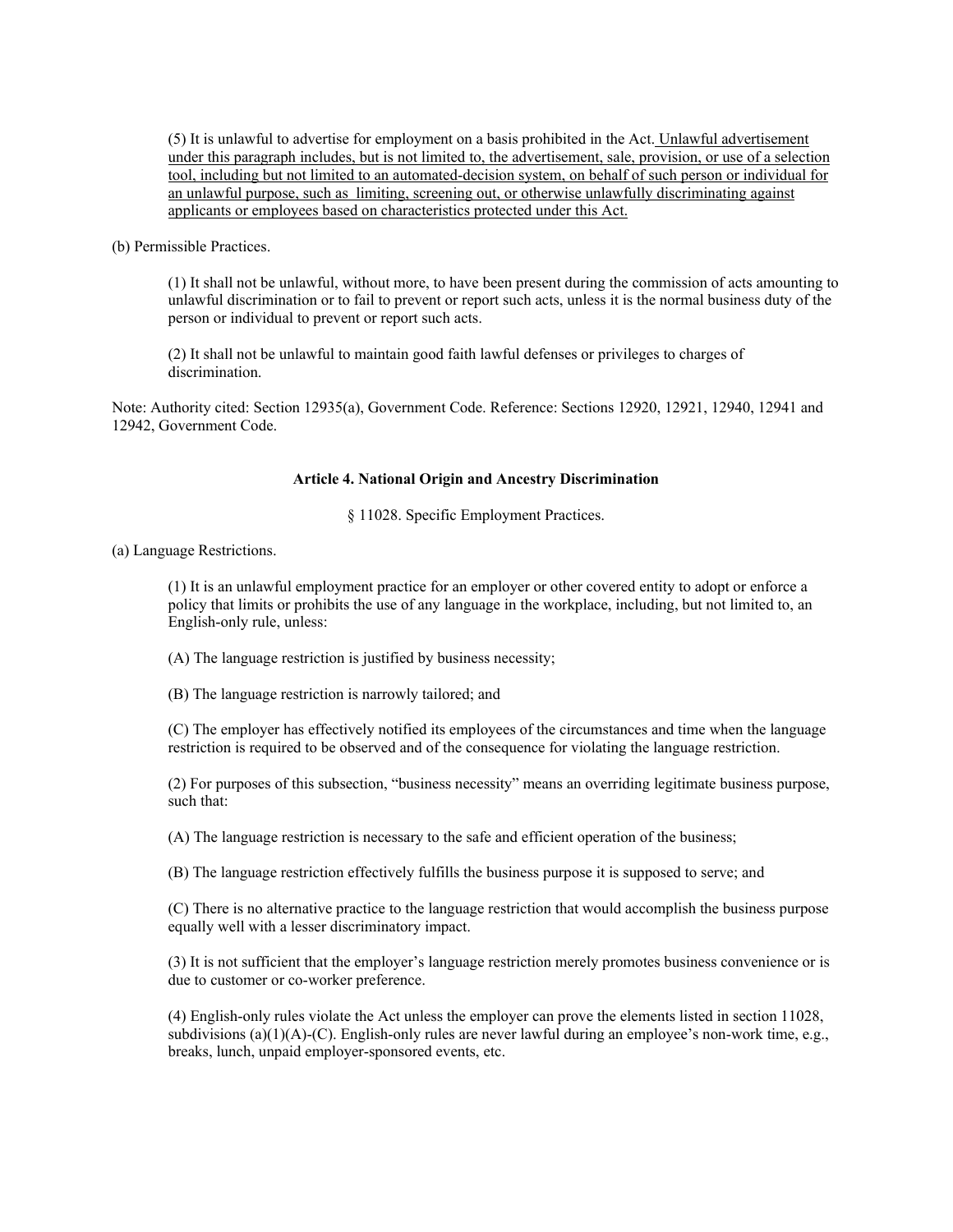(b) Employment discrimination based on an applicant's or employee's accent is unlawful unless the employer proves that the individual's accent interferes materially with the applicant's or employee's ability to perform the job in question.

(1) It is unlawful for an employer or a covered entity to use qualification standards, employment tests, questions, automated-decision systems, or other selection criteria that screen out or tend to screen out an applicant or employee or a class of applicants or employees on the basis of their accent, unless the standards, tests, or other selection criteria, as used by the covered entity, are shown to be job-related for the position in question and are consistent with business necessity.

(c) Discrimination based on an applicant's or employee's English proficiency is unlawful unless the English proficiency requirement at issue is justified by business necessity (i.e., the level of proficiency required by the employer is necessary to effectively fulfill the job duties of the position.) In determining business necessity in this context, relevant factors include, but are not limited to, the type of proficiency required (e.g., spoken, written, aural, and/or reading comprehension), the degree of proficiency required, and the nature and job duties of the position.

(1) It is unlawful for an employer or a covered entity to use qualification standards, employment tests, questions, automated-decision systems, or other selection criteria that screen out or tend to screen out an applicant or employee or a class of individuals with on the basis of English proficiency, unless the standards, tests, or other selection criteria, as used by the covered entity, are shown to be job-related for the position in question and are consistent with business necessity.

(d) It is not unlawful for an employer to request from an applicant or employee information regarding his or her ability to speak, read, write, or understand any language, including languages other than English, if justified by business necessity.

(e) Retaliation. It is an unlawful employment practice for an employer or other covered entity to retaliate against any individual because the individual has opposed discrimination or harassment on the basis of national origin, has participated in the filing of a complaint, or has testified, assisted, or participated in any other manner in a proceeding in which national origin discrimination or harassment has been alleged. Retaliation may include, but is not limited to:

(1) threatening to contact or contacting immigration authorities or a law enforcement agency about the immigration status of the employee, former employee, applicant, or a family member (e.g., spouse, domestic partner, parent, sibling, child, uncle, aunt, niece, nephew, cousin, grandparent, great-grandparent, grandchild, or great-grandchild, by blood, adoption, marriage, or domestic partnership) of the employee, former employee, or applicant; or

(2) taking adverse action against an employee because the employee updates or attempts to update personal information based on a change of name, social security number, or government-issued employment documents.

#### (f) Immigration-related Practices.

(1) All provisions of the Act and these regulations apply to undocumented applicants and employees to the same extent that they apply to any other applicant or employee. An employee's or applicant's immigration status is irrelevant during the liability phase of any proceeding brought to enforce the Act.

(2) Discovery or other inquiry into an applicant's or employee's immigration status shall not be permitted unless the person seeking discovery or making the inquiry has shown by clear and convincing evidence that such inquiry is necessary to comply with federal immigration law.

(3) It is an unlawful practice for an employer or other covered entity to discriminate against an employee because of the employee's or applicant's immigration status, unless the employer has shown by clear and convincing evidence that it is required to do so in order to comply with federal immigration law.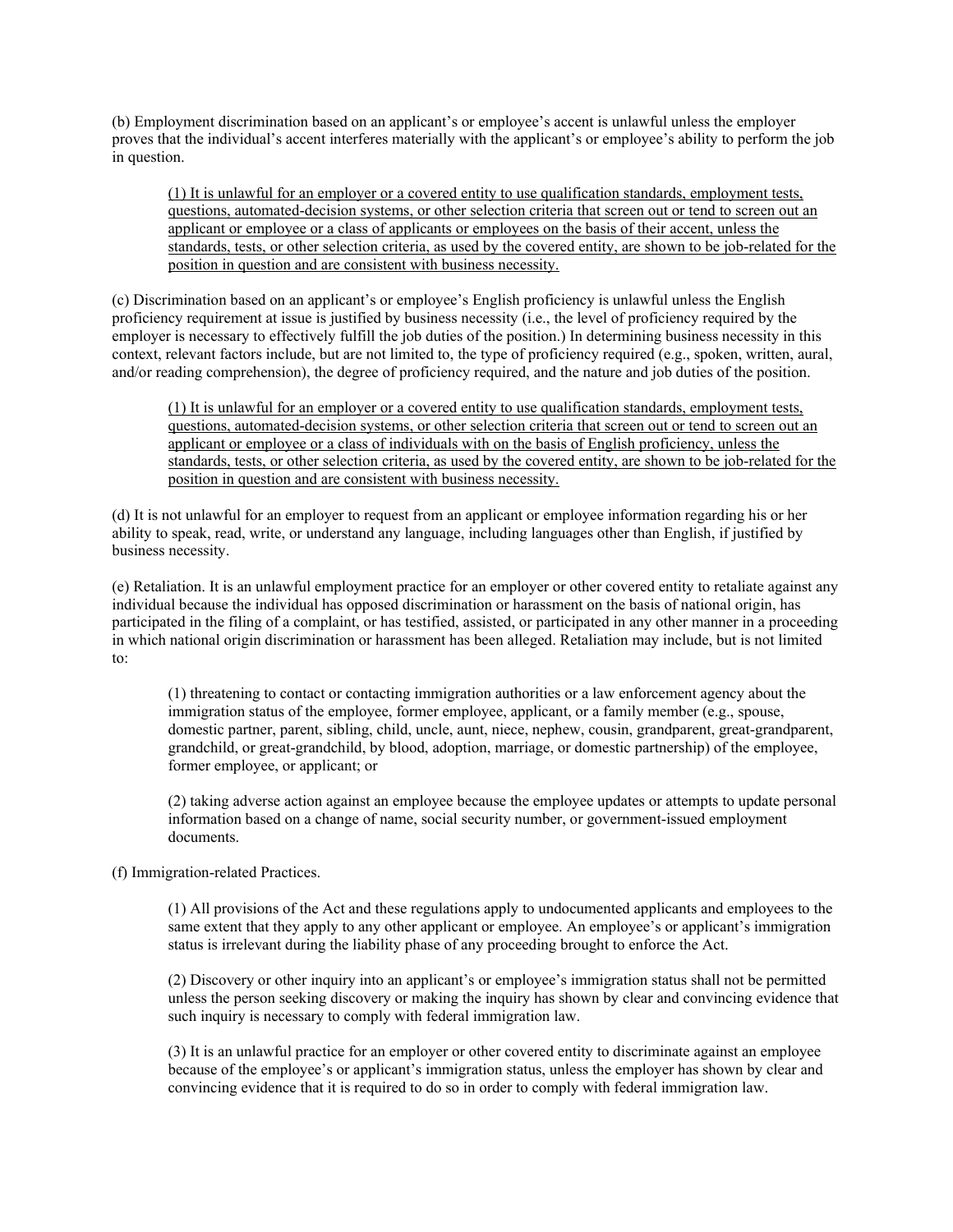(4) It is unlawful for an employer or a covered entity to use qualification standards, employment tests, questions, automated-decision systems, or other selection criteria that screen out or tend to screen out an applicant or employee or a class of applicants or employees on the basis of their immigration status, unless the standards, tests, or other selection criteria, as used by the covered entity, are shown to be job-related for the position in question and are consistent with business necessity.

 $(4)(5)$  It is an unlawful practice for an employer or other covered entity to retaliate, as described in subdivision (e), against an employee for engaging in activity protected by the Act.

(g) It is unlawful for an employer or other covered entity to discriminate against an applicant or employee because he or she holds or presents a driver's license issued under section 12801.9 of the Vehicle Code.

(1) An employer or other covered entity may require an applicant or employee to hold or present a license issued under the Vehicle Code only if:

(A) Possession of a driver's license is required by state or federal law; or

(B) Possession of a driver's license is required by the employer or other covered entity and is otherwise permitted by law. An employer's or other covered entity's policy requiring applicants or employees to present or hold a driver's license may be evidence of a violation of the Act if the policy is not uniformly applied or is inconsistent with legitimate business reasons (i.e., possessing a driver's license is not needed in order to perform an essential function of the job).

(2) It is unlawful for an employer or a covered entity to use qualification standards, employment tests, questions, automated-decision systems, or other selection criteria that screen out or tend to screen out an applicant or employee or a class of applicants or employees on because the applicant(s) or employee(s) hold or presents a driver's licenses issued under section 12801.9 of the Vehicle Code.

 $(2)(3)$  Nothing in this subsection shall limit or expand an employer's authority to require an applicant or employee to possess a driver's license.

 $(3)(4)$  Nothing in this subsection shall alter an employer's or other covered entity's rights or obligations under federal immigration law.

(h) Citizenship requirements. Citizenship requirements that are a pretext for discrimination or have the purpose or effect of discriminating against applicants or employees on the basis of national origin or ancestry are unlawful, unless pursuant to a permissible defense.

(1) It is unlawful for an employer or a covered entity to use qualification standards, employment tests, questions, automated-decision systems, or other selection criteria that screen out or tend to screen out an applicant or employee or a class of applicants or employees on the basis of their citizenship, unless the standards, tests, or other selection criteria, as used by the covered entity, are shown to be job-related for the position in question and are consistent with business necessity.

(i) Human Trafficking. It is an unlawful employment practice for an employer or other covered entity to use force, fraud, or coercion to compel the employment of, or subject to adverse treatment, applicants or employees on the basis of national origin.

(j) Harassment. It is unlawful for an employer or other covered entity to harass an applicant or employee on the basis of national origin. (See generally section 11019(b).) The use of epithets, derogatory comments, slurs, or non-verbal conduct based on national origin, including, but not limited to, threats of deportation, derogatory comments about immigration status, or mockery of an accent or a language or its speakers may constitute harassment if the actions are severe or pervasive such that they alter the conditions of the employee's employment and create an abusive working environment. A single unwelcome act of harassment may be sufficiently severe so as to create an unlawful hostile work environment. (See generally section  $11034(f)(2)(A)$ .)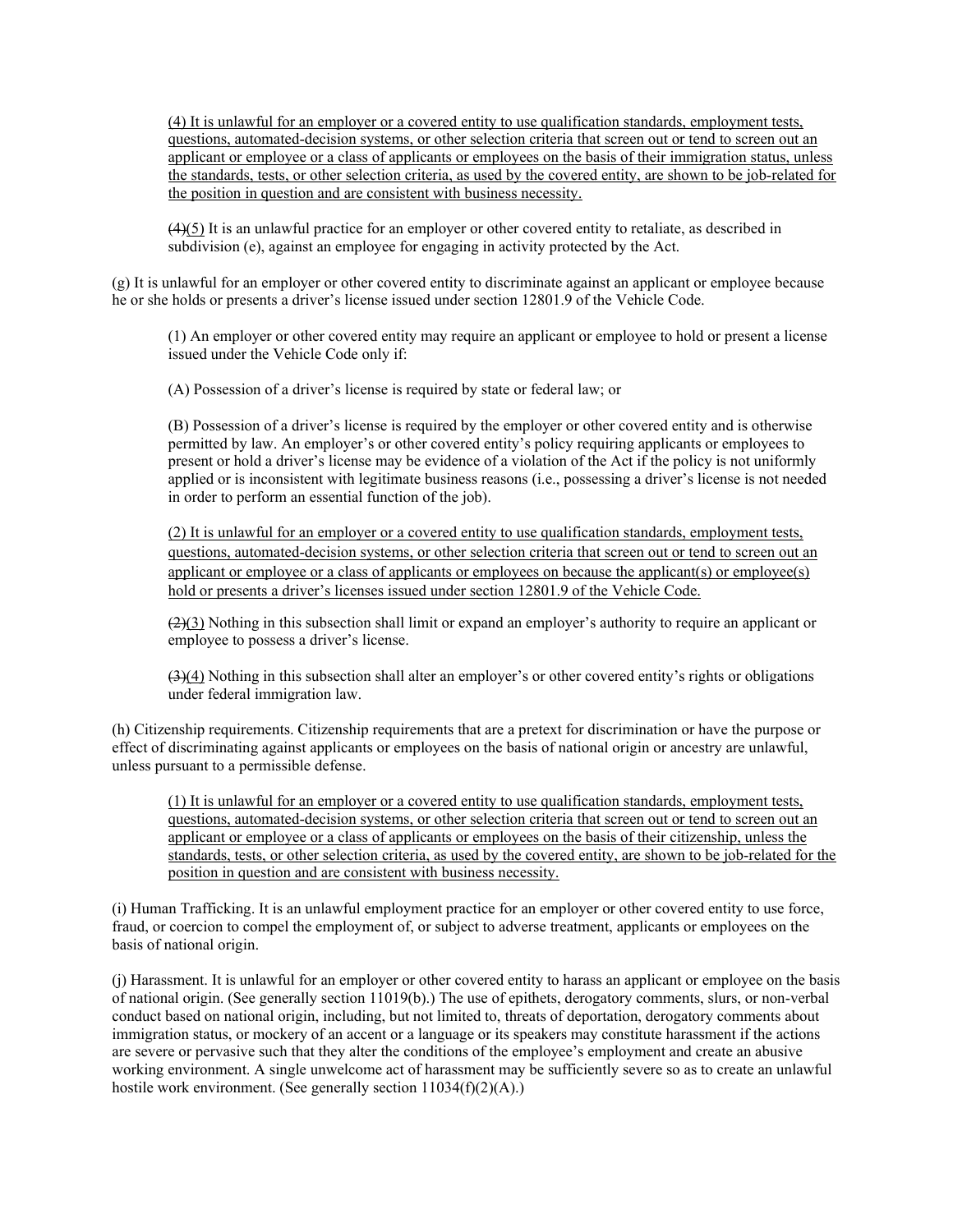(k) Height and/or weight requirements. Such requirements may have the effect of creating a disparate impact on the basis of national origin. Where an adverse impact is established, such requirements are unlawful, unless the employer can demonstrate that they are job related and justified by business necessity. Where such a requirement is job related and justified by business necessity, it is still unlawful if the applicant or employee can prove that the purpose of the requirement can be achieved as effectively through less discriminatory means.

(1) It is unlawful for an employer or a covered entity to use qualification standards, employment tests, questions, automated-decision systems, or other selection criteria that screen out or tend to screen out an applicant or employee or a class of applicants or employees on the basis of their height or weight, unless the standards, tests, or other selection criteria, as used by the covered entity, are shown to be job-related for the position in question and are consistent with business necessity.

(*l*) Recruitment and job segregation. It is an unlawful employment practice for an employer or other covered entity to seek, request, or refer applicants or employees based on national origin or to assign positions, facilities, or geographical areas of employment based on national origin, unless pursuant to a permissible defense.

(m) It is unlawful for an employer or a covered entity to use qualification standards, employment tests, questions, automated-decision systems, or other selection criteria that screen out or tend to screen out an applicant or employee or a class of applicants or employees on the basis of their national origin or those characteristics which, when considered, may disparately impact applicants or employees on the basis of national origin, or any characteristics set forth in subsections (b) through (f) and (i) of this section, unless the standards, tests, or other selection criteria, as used by the covered entity, are shown to be job-related for the position in question and are consistent with business necessity.

Note: Authority cited: Section 12935(a), Government Code. Reference: Sections 12926, 12940 and 12951, Government Code.

#### **Article 5. Sex Discrimination**

#### § 11032. Pre-Employment Practices.

(a) Recruitment and Advertising.

(1) Employers or other covered entities engaged in recruiting activity (see section 11015(a)) shall recruit individuals of both sexes for all jobs unless pursuant to a permissible defense.

(2) It is unlawful for any publication or other media to separate listings of job openings into male and female classifications.

(b) Pre-Employment Inquiries and Applications.

(1) For all employers or other covered entities who provide, accept and consider applications, it shall be unlawful to refuse to provide, accept and consider applications from individuals of one sex unless pursuant to a permissible defense.

(2) It is unlawful for an employer or other covered entity to ask the sex of the applicant on an application form or pre-employment questionnaire, unless the question is asked pursuant to a permissible defense or for recordkeeping purposes. After an individual is hired, the employer or other covered entity may record the employee's sex for non-discriminatory personnel purposes.

(3) It is unlawful for an employer or other covered entity to ask questions regarding childbearing, pregnancy, birth control, or familial responsibilities unless the questions are related to specific and relevant working conditions of the job in question.

(4) It is unlawful for an employer or a covered entity to use qualification standards, employment tests, questions, automated-decision systems, or other selection criteria that screen out or tend to screen out an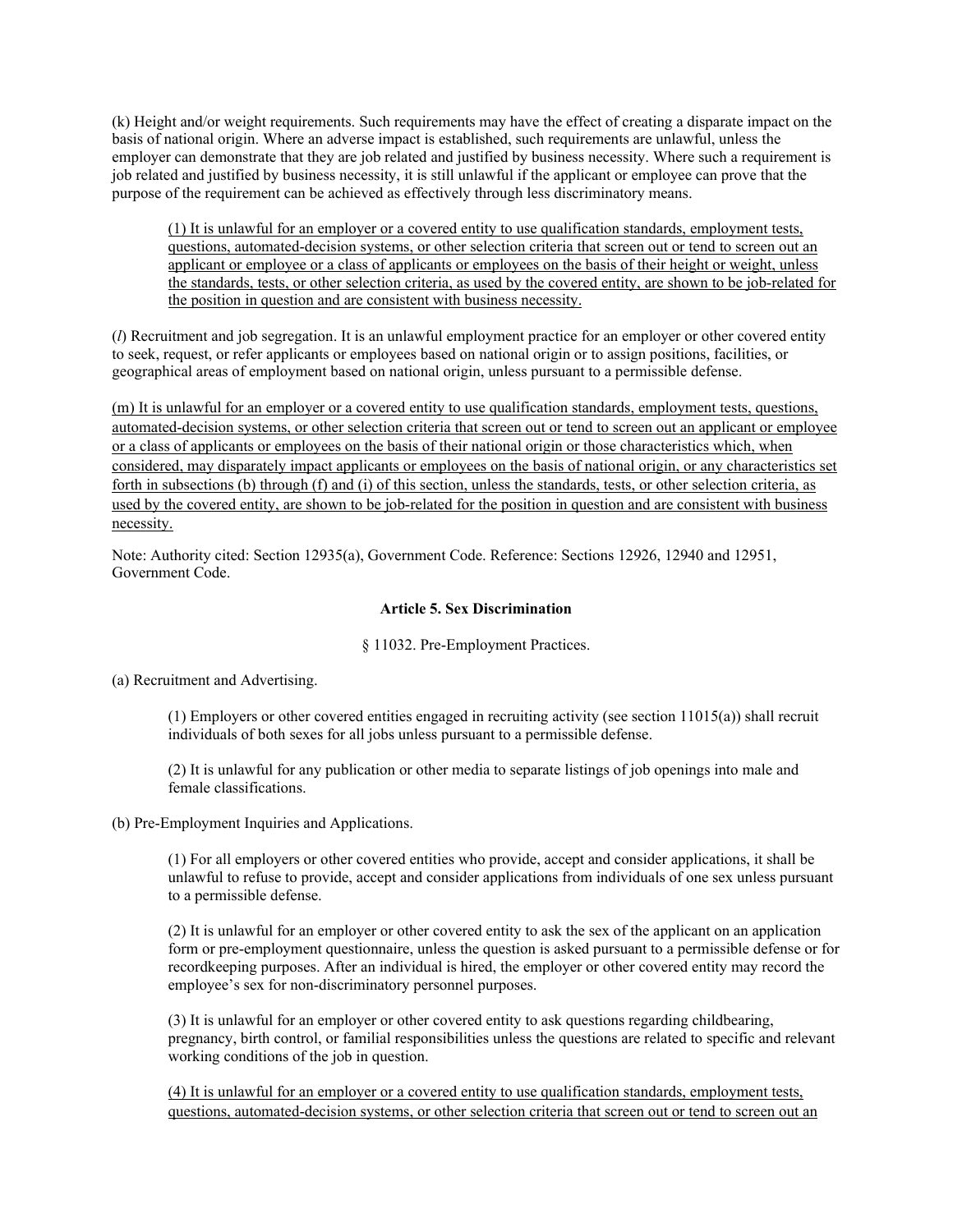applicant or employee or a class of individuals on the basis of sex, unless the standards, questions, tests, automated-decision systems, or other selection criteria, as used by the covered entity, are shown to be jobrelated for the position in question and are consistent with business necessity.

Note: Authority cited: Section 12935(a), Government Code. Reference: Sections 12920, 12921, 12940, 12943 and 12945, Government Code.

§ 11033. Employee Selection.

(a) Tests of Physical Agility or Strength. A test of physical agility or strength shall not be used unless the test is administered pursuant to a permissible defense. No applicant or employee shall be refused the opportunity to demonstrate that he or she has the requisite strength or agility to perform the job in question.

(b) Height and Weight Standards.

(1) Use of height or weight standards that discriminate against one sex or the other is unlawful unless pursuant to a permissible defense.

(2) Use of separate height and/or separate weight standards for males and females is unlawful unless pursuant to a permissible defense.

(c) Hiring Applicants of Childbearing Age. It is unlawful to refuse to hire a female applicant because she is of childbearing age.

(d) Prior Work Experience. If an employer or other covered entity considers prior work experience in the selection or assignment of an employee, the employer or other covered entity shall also consider prior unpaid or volunteer work experience.

(e) Sex Stereotypes. Use of any criterion that is based exclusively or in part on a sex stereotype is unlawful unless pursuant to a permissible defense.

(f) It is unlawful for an employer or a covered entity to use qualification standards, employment tests, questions, automated-decision systems, or other selection criteria that screen out or tend to screen out an applicant or employee or a class of applicants or employees on the basis of their sex or any of the characteristics set forth in (a) through (e) of this section, unless the standards, tests, or other selection criteria, as used by the covered entity, are shown to be job-related for the position in question and are consistent with business necessity.

Note: Authority cited: Section 12935(a), Government Code. Reference: Sections 12920, 12921, 12940, 12943 and 12945, Government Code.

#### **Article 6. Pregnancy, Childbirth or Related Medical Conditions**

§ 11038. Responsibilities of Covered Entities Other than Employers.

(a) Unless a permissible defense applies, discrimination because of pregnancy or perceived pregnancy by any covered entity other than employers constitutes discrimination because of sex under Government Code sections 12926, 12940, 12943 and 12944.

(b) It is unlawful for an employer or a covered entity to use qualification standards, employment tests, questions, automated-decision systems, or other selection criteria that screen out or tend to screen out an applicant or employee or a class of individuals on the basis of pregnancy or perceived pregnancy, unless the standards, tests, or other selection criteria, as used by the covered entity, are shown to be job-related for the position in question and are consistent with business necessity.

Note: Authority cited: Section 12935(a), Government Code. Reference: Sections 12926, 12940, 12943, 12944 and 12945, Government Code.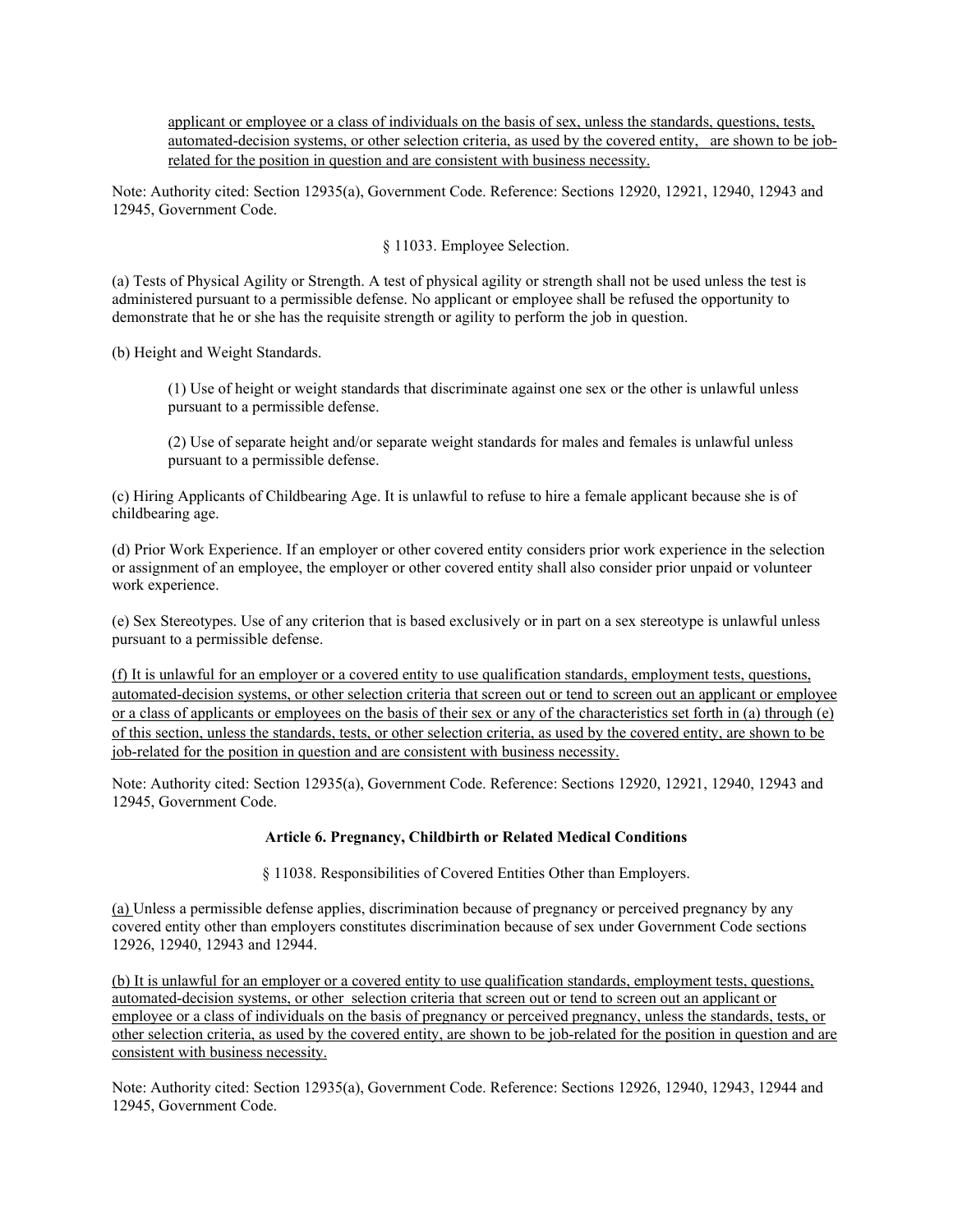#### § 11039. Responsibilities of Employers.

#### (a) Employer Obligations

(1) Except as excused by a permissible defense, it is unlawful for any employer to:

(A) refuse to hire or employ an applicant because of pregnancy or perceived pregnancy;

(B) refuse to select an applicant or employee for a training program leading to employment or promotion because of pregnancy or perceived pregnancy;

(C) refuse to promote an employee because of pregnancy or perceived pregnancy;

(D) bar or to discharge an applicant or employee from employment or from a training program leading to employment or promotion because of pregnancy or perceived pregnancy;

(E) discriminate against an applicant or employee in terms, conditions or privileges of employment because of pregnancy or perceived pregnancy;

(F) harass an applicant or employee because of pregnancy or perceived pregnancy, as set forth in section 11036;

(G) transfer an employee affected by pregnancy over her objections to another position, except as provided in section 11041(c). Nothing in this section prevents an employer from transferring an employee for the employer's legitimate operational needs unrelated to the employee's pregnancy or perceived pregnancy;

(H) require an employee to take a leave of absence because of pregnancy or perceived pregnancy when the employee has not requested leave;

(I) retaliate, discharge, or otherwise discriminate against an applicant or employee because she has opposed employment practices forbidden under the FEHA or because she has filed a complaint, testified, or assisted in any proceeding under the FEHA; or

(J) use qualification standards, employment tests, questions, automated-decision systems, or other selection criteria that screen out or tend to screen out an applicant or employee or a class of individuals on the basis of pregnancy or perceived pregnancy, unless the standards, tests, or other selection criteria, as used by the covered entity, are shown to be job-related for the position in question and are consistent with business necessity; or

 $(H(K))$  otherwise discriminate against an applicant or employee because of pregnancy or perceived pregnancy by any practice that is prohibited on the basis of sex.

(2) Except as excused by a permissible defense, it is unlawful for any employer to:

(A) refuse to provide employee benefits for pregnancy as set forth at section 11044, if the employer provides such benefits for other temporary disabilities;

(B) refuse to maintain and to pay for coverage under a group health plan for an eligible employee who takes pregnancy disability leave, as set forth at section 11044, under the same terms and conditions that would have been provided if the employee had not taken leave;

(C) refuse to provide reasonable accommodation for an employee or applicant affected by pregnancy as set forth at section 11040;

(D) refuse to transfer an employee affected by pregnancy as set forth at section 11041;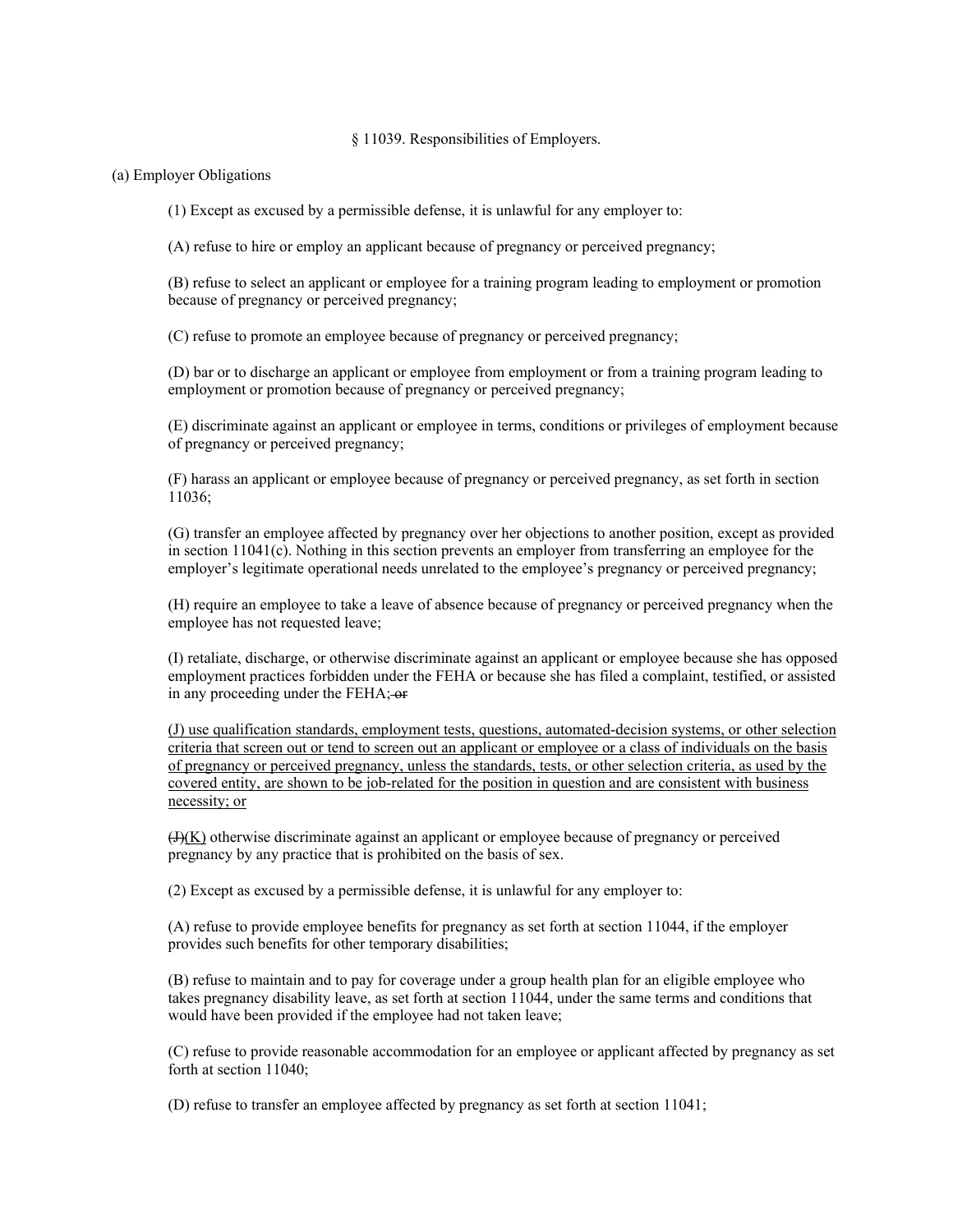(E) refuse to grant an employee disabled by pregnancy a pregnancy disability leave, as set forth at section 11042; or

(F) deny, interfere with, or restrain an employee's rights to reasonable accommodation, to transfer or to take pregnancy disability leave under Government Code section 12945, including retaliating against the employee because she has exercised her right to reasonable accommodation, to transfer or to take pregnancy disability leave.

(b) Permissible defenses, as defined at section 11010, include a bona fide occupational qualification, business necessity or where the practice is otherwise required by law.

Note: Authority cited: Section 12935(a), Government Code. Reference: Sections 12926, 12940 and 12945, Government Code; Pregnancy Discrimination Act of 1978 (P.L. 95-555, 42 U.S.C. §2000e, §701(k)), an amendment to Title VII of the federal Civil Rights Act of 1964 (42 U.S.C. §2000e et seq.); *Cal. Federal Sav. and Loan Ass'n v. Guerra* 479 U.S. 272.

#### **Article 7. Marital Status Discrimination**

§ 11056. Pre-Employment Practices.

(a) Impermissible Inquiries. It is unlawful to ask an applicant to disclose his or her marital status as part of a preemployment inquiry, including an inquiry made through the use of an automated-decision system, unless pursuant to a permissible defense.

(b) Request for Names. For business reasons other than ascertaining marital status, an applicant may be asked whether he or she has ever used another name, e.g., to enable an employer or other covered entity to check the applicant's past work record.

(c) Employment of Spouse. It is lawful to ask an applicant to state whether he or she has a spouse who is presently employed by the employer, but this information may not be used as a basis for an employment decision except as stated below.

Note: Authority cited: Section 12935(a), Government Code. Reference: Sections 12920, 12921 and 12940, Government Code.

#### **Article 8. Religious Creed Discrimination**

§ 11063. Pre-Employment Practices.

(a) Pre-employment inquiries regarding an applicant's availability for work on weekends or evenings shall not be used to ascertain their religious creed, nor shall such inquiry be used to evade the requirement of reasonable accommodation. However, inquiries as to the availability for work on weekends or evenings are permissible where reasonably related to the normal business requirements of the job in question and in compliance with section 11016 of these regulations.

(b) It is unlawful for an employer or a covered entity to use qualification standards, employment tests, questions, automated-decision systems, or other selection criteria that screen out or tend to screen out an applicant or employee or a class of individuals on the basis of religion, unless the standards, tests, automated-decision systems, or other selection criteria, as used by the covered entity, are shown to be job-related for the position in question and are consistent with business necessity.

Note: Authority cited: Section 12935(a), Government Code. Reference: Sections 12920, 12921 and 12940, Government Code.

#### **Article 9. Disability Discrimination**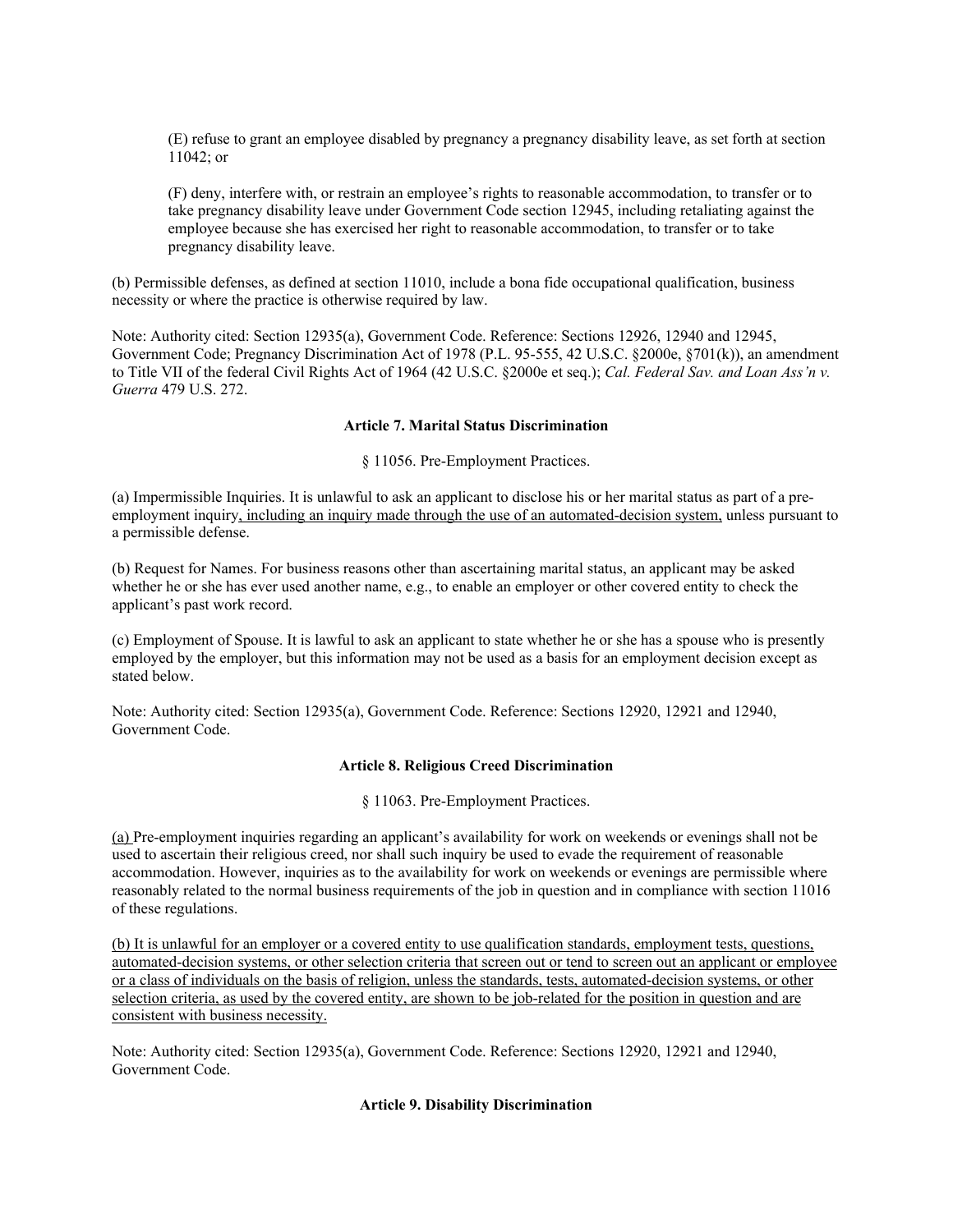#### § 11070. Pre-Employment Practices.

(a) Recruitment and Advertising.

(1) Employers and other covered entities engaged in recruiting activities shall consider applicants with or without disabilities or perceived disabilities on an equal basis for all jobs, unless pursuant to a permissible defense.

(2) It is unlawful to advertise or publicize, including but not limited to through the use of an automateddecision system, an employment benefit in any way that discourages or is designed to discourage applicants with disabilities from applying to a greater extent than individuals without disabilities.

(b) Applications and disability-related inquiries.

(1) An employer or other covered entity must consider and accept applications from applicants with or without disabilities equally.

(2) Prohibited Inquiries. It is unlawful to ask general questions on disability or questions likely to elicit information about a disability in an application form, automated-decision system, or pre-employment questionnaire or at any time before a job offer is made. Examples of prohibited inquiries are:

(A) "Do you have any particular disabilities?"

(B) "Have you ever been treated for any of the following diseases or conditions?"

(C) "Are you now receiving or have you ever received workers' compensation?"

(D) "What prescription medications are you taking?"

(E) "Have you ever had a job-related injury or medical condition?"

(F) Have you ever left a job because of any physical or mental limitations?

(G) "Have you ever been hospitalized?"

(H) "Have you ever taken medical leave?"

(3) Permissible Job-Related Inquiry. Except as provided in the ADA, as amended by the ADA Amendments Act of 2008 and the regulations adopted pursuant thereto, nothing in Government Code Section 12940(d), or in this subdivision, shall prohibit any employer or other covered entity, in connection with prospective employment, from inquiring whether the applicant can perform the essential functions of the job. When an applicant requests reasonable accommodation, or when an applicant has an obvious disability, and the employer or other covered entity has a reasonable belief that the applicant needs a reasonable accommodation, an employer or other covered entity may make limited inquiries regarding such reasonable accommodation.

(c) Interviews. An employer or other covered entity shall make reasonable accommodation to the needs of applicants with disabilities in interviewing situations, e.g., providing interpreters for the hearing-impaired, or scheduling the interview in a room accessible to wheelchairs.

Note: Authority cited: Section 12935(a), Government Code. Reference: Sections 12920, 12921, 12926, 12926.1 and 12940, Government Code.

§ 11071. Medical and Psychological Examinations and Inquiries.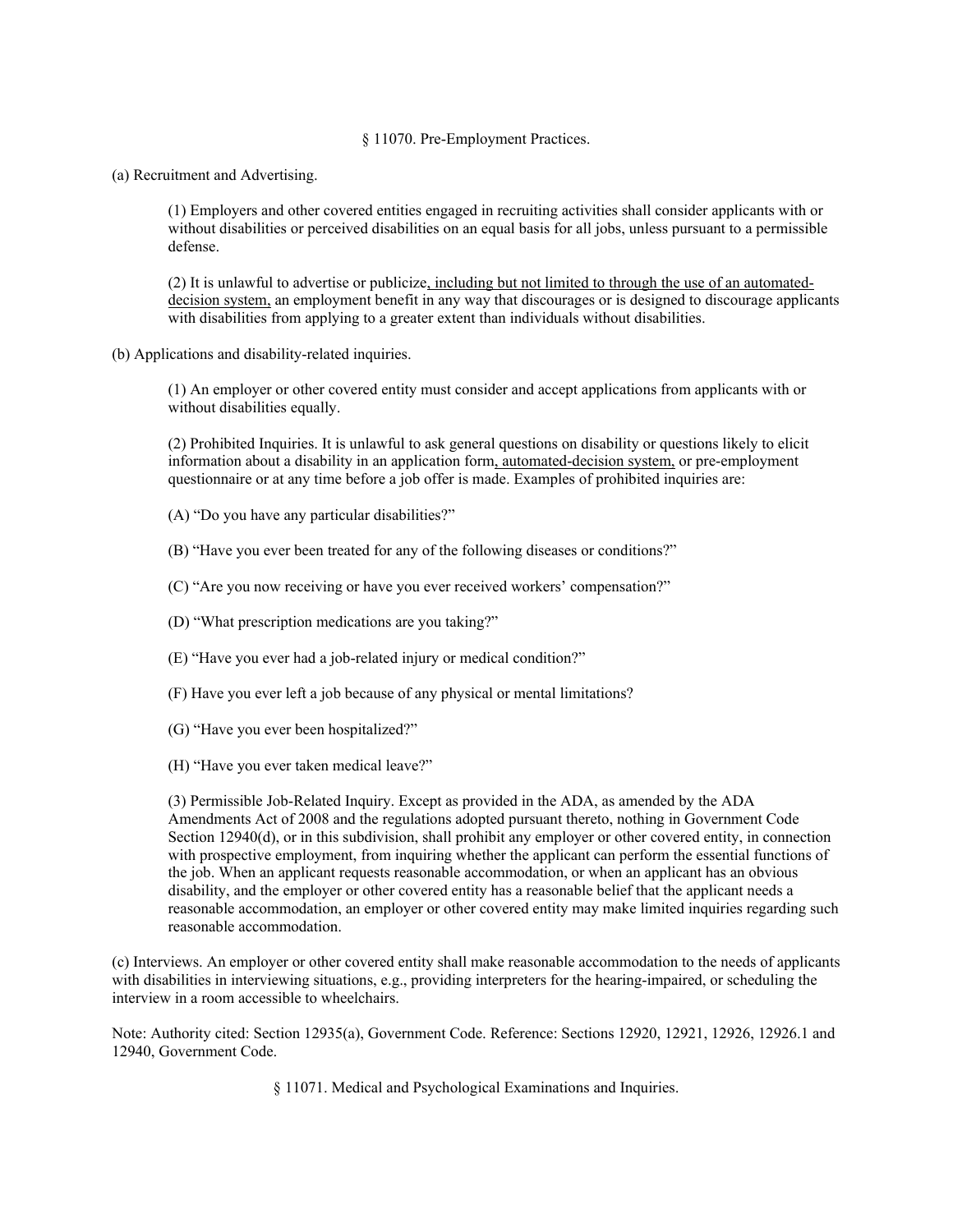(a) Pre-offer. It is unlawful for an employer or other covered entity to conduct a medical or psychological examination or inquiries of an applicant before an offer of employment is extended to that applicant. A medical or psychological examination includes a procedure or test that seeks information about an individual's physical or mental conditions or health but does not include testing for current illegal drug use. These procedures or tests include, but are not limited do, those employed through the use of an automated decision system.

(1) Personality-based questions, including but not limited to such questions included in an automateddecision system, may constitute a medical or psychological examination or inquiry. Personality-based questions include, but are not limited to, tests or questions that measure any of the following:

(A) optimism and/or positive attitudes;

(B) personal or emotional stability;

(C) extroversion or introversion; and/or

(D) intensity.

(2) Gamified components used in the hiring process that evaluate physical or mental abilities, including but not limited to gamified screens included in an automated-decision system, may constitute a medical or physical examination or inquiry.

(b) Post-Offer. An employer or other covered entity may condition a bona fide offer of employment on the results of a medical or psychological examination or inquiries conducted prior to the employee's entrance on duty in order to determine fitness for the job in question. For a job offer to be bona fide, an employer must have either completed all non-medical components of its application process or be able to demonstrate that it could not reasonably have done so before issuing the offer, provided that:

(1) All entering employees in similar positions are subjected to such an examination.

(2) Where the results of such medical or psychological examination would result in disqualification, an applicant or employee may submit independent medical opinions for consideration before a final determination on disqualification is made.

(3) The results are to be maintained on separate forms and shall be accorded confidentiality as medical records.

(c) Withdrawal of Offer. An employer or other covered entity may withdraw an offer of employment based on the results of a medical or psychological examination or inquiries only if it is determined that the applicant is unable to perform the essential duties of the job with or without reasonable accommodation, or that the applicant with or without reasonable accommodation would endanger the health or safety of the applicant or of others.

(d) Medical and Psychological Examinations and Disability-Related Inquiries during Employment.

(1) An employer or other covered entity may make disability-related inquiries, including fitness for duty exams, and require medical examinations of employees so long as the inquiries are both job-related and consistent with business necessity.

(2) Drug or Alcohol Testing. An employer or other covered entity may maintain and enforce rules prohibiting employees from being under the influence of alcohol or drugs in the workplace and may conduct alcohol or drug testing for this purpose if they have a reasonable belief that an employee may be under the influence of alcohol or drugs at work.

(A) Current Drug Use. An applicant or employee who currently engages in the use of illegal drugs or uses medical marijuana is not protected as a qualified individual under the FEHA when the employer acts on the basis of such use, and questions about current illegal drug use are not disability-related inquiries.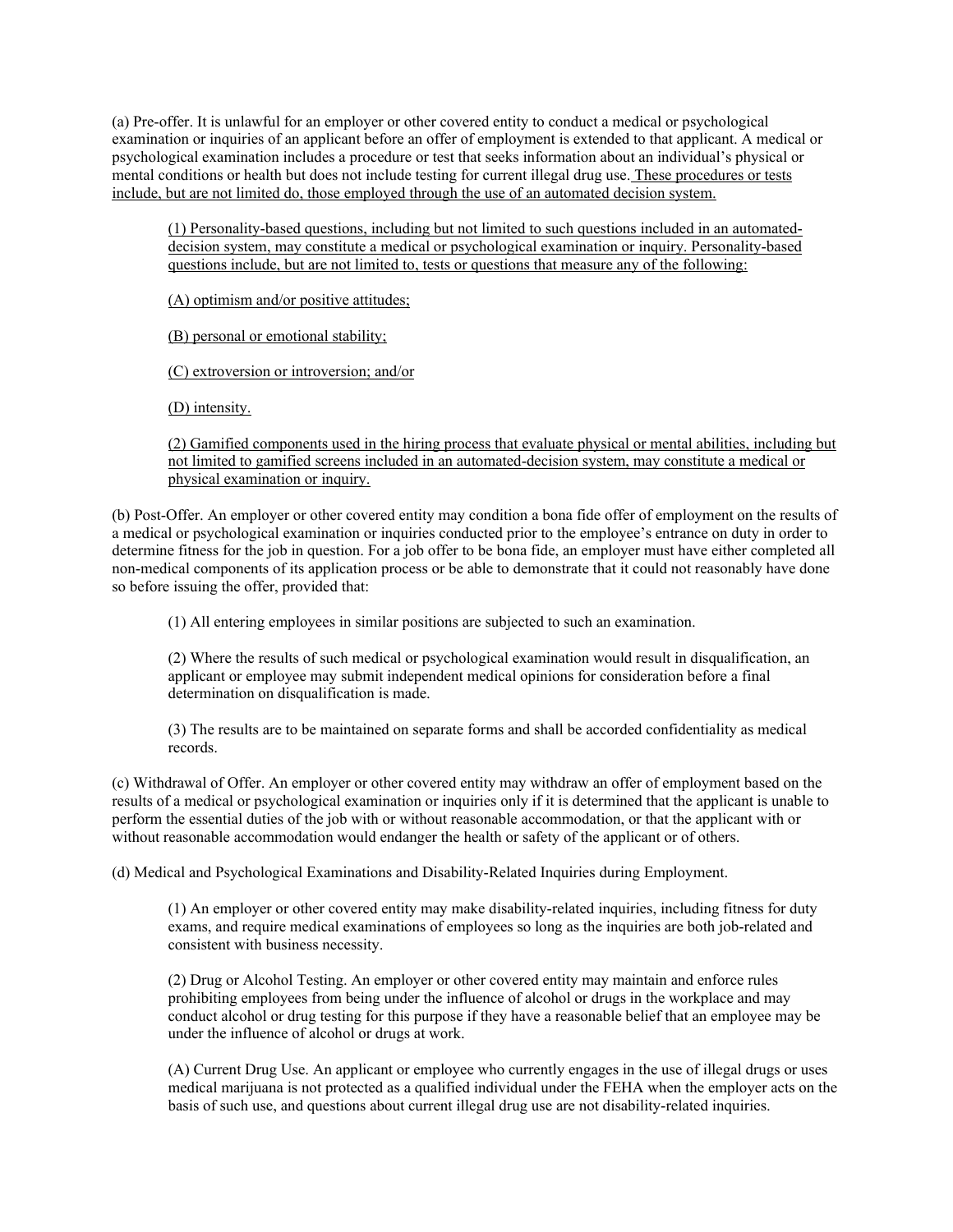(B) Past Addiction. Questions about past addiction to illegal drugs or questions about whether an employee ever has participated in a rehabilitation program are disability-related because past drug addiction generally is a disability. Individuals who were addicted to drugs, but are not currently using illegal drugs are protected under the FEHA from discrimination because of their disability.

(3) Other Acceptable Disability-Related Inquiries and Medical Examinations of Employees

(A) Employee Assistance Program. An Employee Assistance Program (EAP) counselor may ask an employee seeking help for personal problems about any physical or mental condition(s) the employee may have if the counselor: (1) does not act for or on behalf of the employer; (2) is obligated to shield any information the employee reveals from decision makers; (3) has no power to affect employment decisions; and (4) discloses these provisions to the employee.

(B) Compliance with another Federal or State Law or Regulation. An employer may make disability-related inquiries and require employees to submit to medical examinations that are mandated or necessitated by other federal and/or state laws or regulations, such as medical examinations required at least once every two years under federal safety regulations for interstate bus and truck drivers or medical requirements for airline pilots.

(C) Voluntary Wellness Program. As part of a voluntary wellness program, employers may conduct voluntary medical examinations and activities, including taking voluntary medical histories, without having to show that they are job-related and consistent with business necessity, as long as any medical records acquired as part of the wellness program are kept confidential and separate from personnel records. These programs often include blood pressure screening, cholesterol testing, glaucoma testing, and cancer detection screening. Employees may be asked disability-related questions and may be given medical examinations pursuant to such voluntary wellness programs. A wellness program is voluntary as long as an employer neither requires participation nor penalizes employees who do not participate.

(4) Maintenance of Medical Files. Employers shall keep information obtained regarding the medical or psychological condition or history of the employee confidential, as set forth at section 11069(g).

Note: Authority cited: Section 12935(a), Government Code. Reference: Sections 12920, 12921, 12926, 12926.1 and 12940, Government Code.

#### § 11072. Employee Selection.

(a) Prospective Need for Reasonable Accommodation. An employer or other covered entity shall not deny an employment benefit because of the prospective need to make reasonable accommodation to an applicant or employee with a disability.

(b) Qualification standards, tests, and other selection criteria.

(1) In general. It is unlawful for an employer or a covered entity to use qualification standards, employment tests, automated-decision systems or other selection criteria that screen out or tend to screen out an applicant or employee with a disability or a class of individuals with disabilities, on the basis of disability, unless the standards, tests, automated decision systems, or other selection criteria, as used by the covered entity, are shown to be job-related for the position in question and are consistent with business necessity. Statistical comparisons between persons with disabilities and persons who are not disabled are not required to show that an individual with a disability or a class of individuals with disabilities is screened out by selection criteria.

(2) Qualification Standards and Tests Related to Uncorrected Vision or Uncorrected Hearing. An employer or other covered entity shall not use qualification standards, employment tests, questions, automateddecision systems, or other selection criteria based on an applicant's or employee's uncorrected vision or uncorrected hearing unless the standards, tests, questions, automated-decision systems, or other selection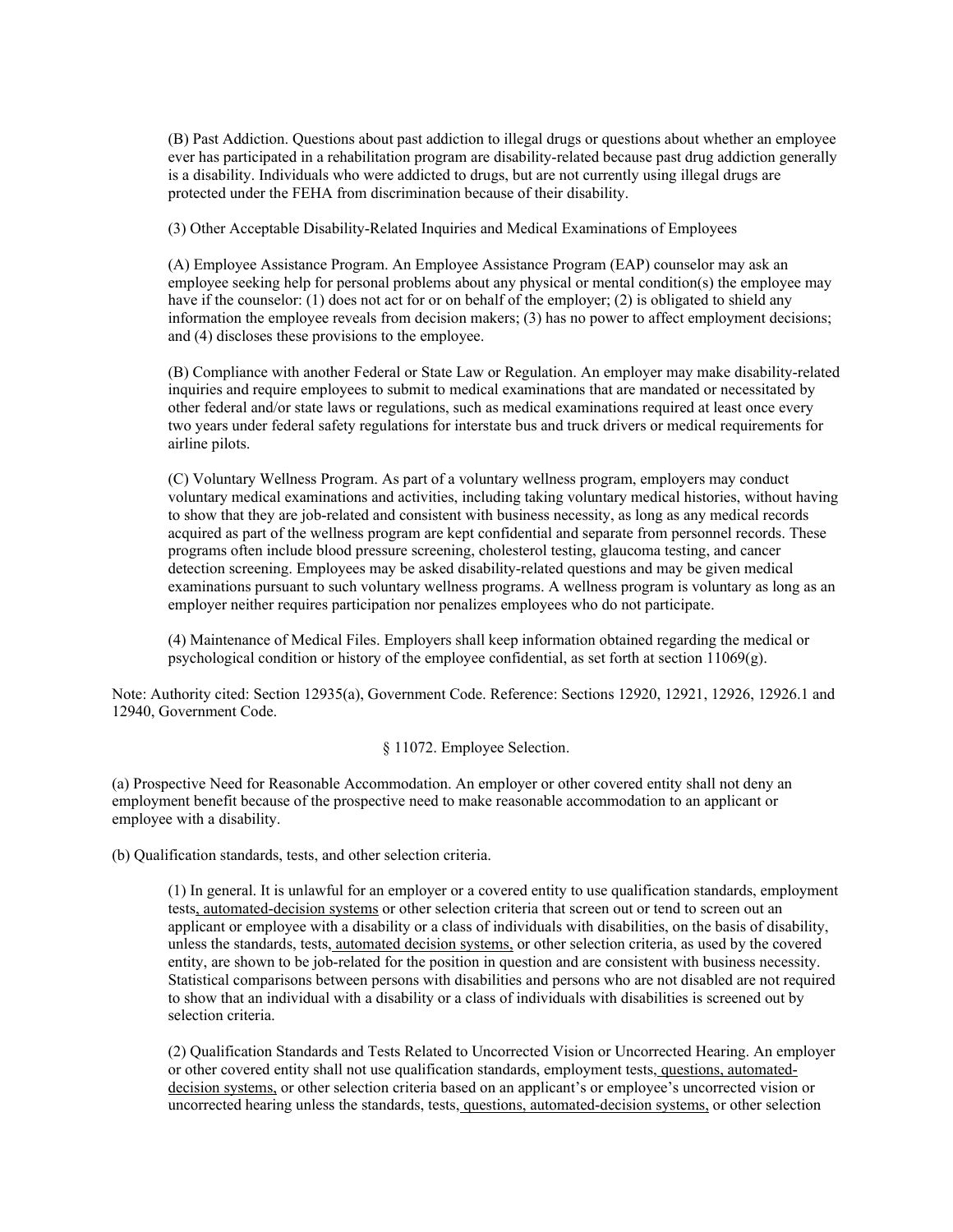criteria, as used by the employer or other covered entity, are shown to be job-related for the position in question and are consistent with business necessity.

(3) An employer or other covered entity shall not make use of any testing criterion, including but not limited to through the use of an automated-decision system, that discriminates against applicants or employees with disabilities, unless:

(A) the test score or other selection criterion used is shown to be job-related for the position in question; and

(B) an alternative job-related test or criterion that does not discriminate against applicants or employees with disabilities is unavailable or would impose an undue hardship on the employer.

(4) Tests of physical agility or strength shall not be used as a basis for selection or retention of employment unless the physical agility or strength measured by such test is job-related. Such tests include but are not limited to those administered as part of an automated-decision system.

(5) An employer or other covered entity shall select and administer tests concerning employment so as to ensure that, when administered to any applicant or employee, including an applicant or employee with a disability, the test results accurately reflect the applicant's or employee's job skills, aptitude, or whatever other criteria the test purports to measure rather than reflecting the applicant's or employee's disability, except when those skills affected by disability are the criteria that the tests purport to measure. Tests concerning employment include, but are not limited to, those administered as part of an automated-decision system. To accomplish this end, reasonable accommodation shall be made in testing conditions. For example:

(A) The test site must be accessible to applicants and employees with a disability.

(B) For applicants and employees who are blind or visually impaired, an employer or other covered entity may translate written tests into Braille or provide or allow enlarged print, real time captioning, digital format, the use of a human reader or a screen reader, the use of other computer technology, or oral presentation of the test.

(C) For applicants or employees who are quadriplegic or have spinal cord injuries, an employer or other covered entity may provide or allow someone to write for the applicant or employee, or provide or allow voice recognition software or other computer technology, or allow oral responses to written test questions.

(D) For applicants and employees who are hearing impaired, an employer or other covered entity may provide or allow the services of an interpreter.

(E) For applicants and employees whose disabilities interfere with their ability to read, process information, communicate, an employer or other covered entity may allow additional time to complete the examination.

(F) Alternate tests or individualized assessments may be necessary where test modification is inappropriate. Competent expert advice may be sought before attempting such modification since the validity of the test may be affected. The use of an automated-decision system, without more, does not constitute an individualized assessment.

(G) Where reasonable accommodation is appropriate, an employer or other covered entity may permit the use of readers, interpreters, or similar supportive persons or instruments.

(c) No testing for genetic information. It is unlawful for an employer or other covered entity to conduct a medical examination to test for the presence of a genetic characteristic, or to acquire genetic information, unless such testing or acquisition is authorized by federal law under the Genetic Information Nondiscrimination Act of 2008 (GINA), 42 U.S.C. § 2000ff-1(b).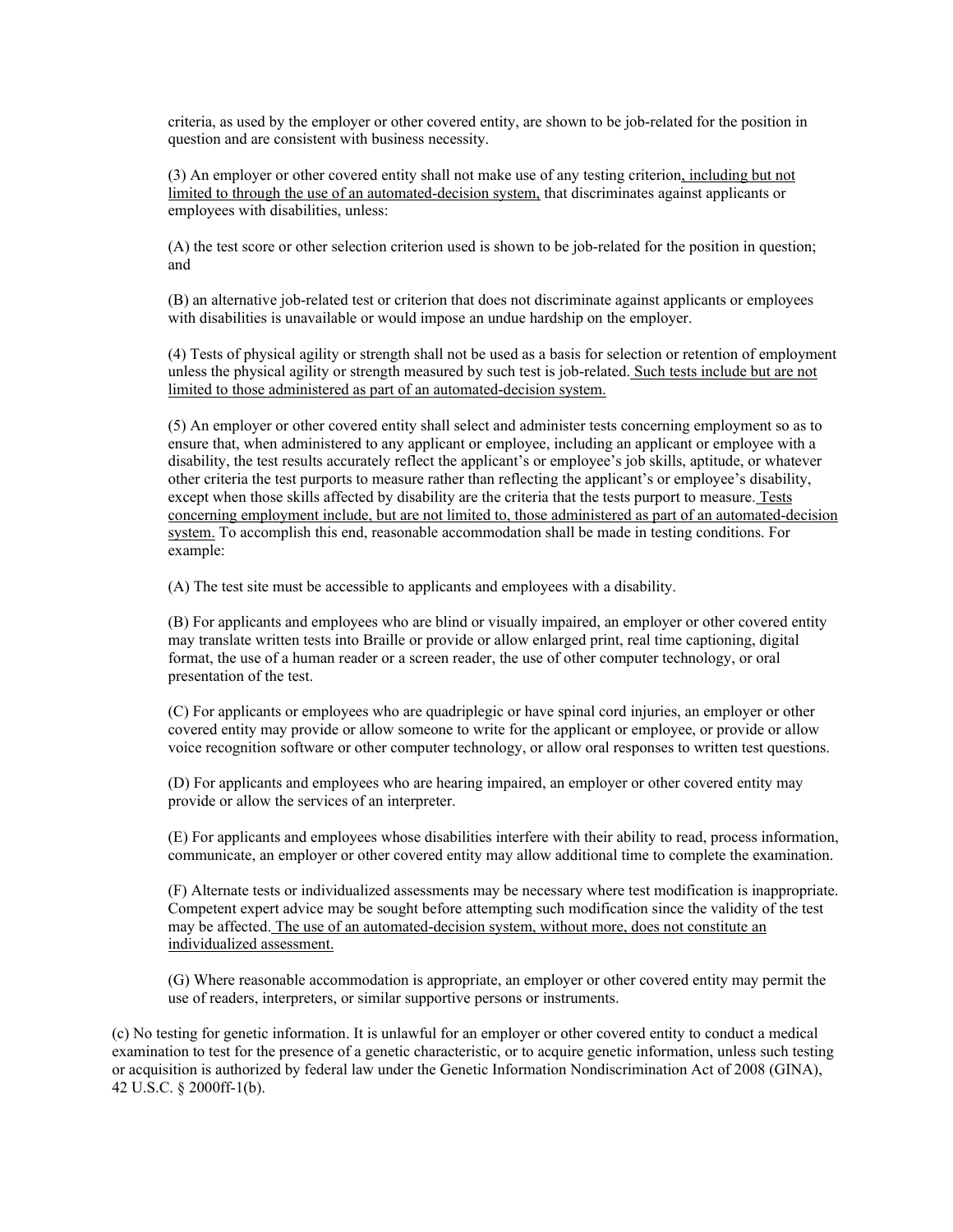Note: Authority cited: Section 12935(a), Government Code. Reference: Sections 12920, 12921, 12926, 12926.1 and 12940, Government Code; GINA, 42 U.S.C. §2000ff-1(b).

#### **Article 10. Age Discrimination**

#### § 11076. Establishing Age Discrimination.

(a) Employers. Discrimination on the basis of age may be established by showing that a job applicant's or employee's age of 40 or older was considered in the denial of employment or an employment benefit. There is a presumption of discrimination whenever a facially neutral practice, including but not limited to the use of an automated-decision system, has an adverse impact on an applicant(s) or employee(s) age 40 or older, unless the practice is job-related and consistent with business necessity as defined in section 11010(b). In the context of layoffs or salary reduction efforts that have an adverse impact on an employee(s) age 40 or older, an employer's preference to retain a lower paid worker(s), alone, is insufficient to negate the presumption. The practice may still be impermissible, even where it is job-related and consistent with business necessity, where it is shown that an alternative practice could accomplish the business purpose equally well with a lesser discriminatory impact.

(b) Employment Agencies, Labor Organizations, and Apprenticeship Training Programs in Which the State Participates. Discrimination on the basis of age may be established against employment agencies, labor organizations, and apprenticeship training programs in which the state participates upon a showing that they have engaged in recruitment, screening, advertising, training, job referral, placement or similar activities that discriminate against an individual(s) age 40 or older.

Note: Authority cited: Section 12935(a), Government Code. Reference: Sections 12920, 12926 and 12941, Government Code.

§ 11079. Advertisements, Pre-employment Inquiries, Interviews and Applications.

(a) Advertisements. Unless age is a bona fide occupational qualification for the position at issue, advertisements for employment that a reasonable person would interpret as deterring or limiting employment of people age 40 and older are unlawful. (See section  $11010(a)$  for the definition of bona fide occupational qualification.) Where there is no bona fide occupational qualification, examples of prohibited advertisements include those that designate a preferred applicant age range or that include terms such as young, college student, recent college graduate, boy, girl, or other terms that imply a preference for employees under the age of 40.

(b) Pre-employment Inquiries. Unless age is a bona fide occupational qualification for the position at issue, preemployment inquiries that would result in the direct or indirect identification of persons on the basis of age, including, but not limited to, inquiries made through the use of an automated-decision system, are unlawful. Examples of prohibited inquiries are requests for age, date of birth, or graduation dates, except where age is a bona fide occupational qualification. This provision applies to oral and written inquiries and interviews. (See section 11016(b), which is applicable and incorporated by reference herein.) Pre-employment inquiries that result in the identification of persons on the basis of age shall not be unlawful when made for purposes of applicable reporting requirements or to maintain applicant flow data provided that the inquiries are made in a manner consistent with Section 11013 (and particularly subsection (b)) of Article 1.

(c) Applications. Unless age is a bona fide occupational qualification for the position at issue, it is discrimination on the basis of age for an employer or other covered entity to reject or refuse to provide equal consideration of the application form, pre-employment questionnaire, oral application, or the oral or written inquiry of an individual because the individual is age 40 or older. (See section  $11016(c)$ , which is applicable and incorporated by reference herein.)

(1) Subsection (c) prohibits the use of online job applications that require entry of age in order to access or complete an application, or the use of drop-down menus that contain age-based cut-off dates or utilize automated selection criteria or algorithms that have the effect of screening out applicants age 40 and older. Use of online application technology or an automated-decision system that limits or screens out older applicants is discriminatory unless age is a bona fide occupational qualification. (See section 11010(a).)